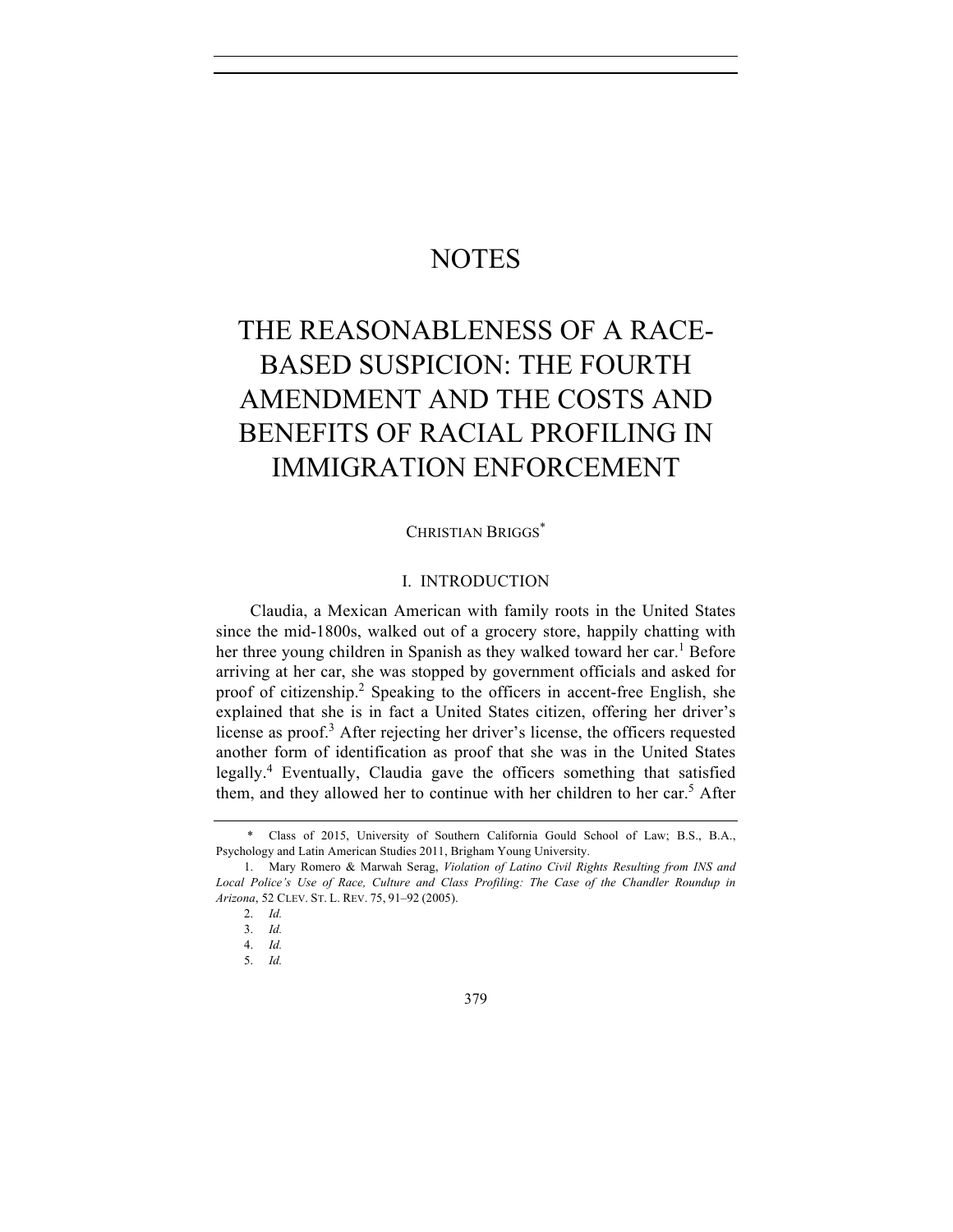the event, Claudia wondered what she might do in the future to avoid being stereotyped as an "undocumented Mexican."<sup>6</sup>

In a similar event in 2012, officers from the Maricopa County Sherriff's Office ("MCSO") in Arizona were trained by Immigration and Customs Enforcement ("ICE") to use "Mexican ancestry" <sup>7</sup> as a factor in determining whether any given individual may be undocumented.<sup>8</sup> As a result, MCSO officers targeted individuals on the sole basis of their Mexican appearance, in violation of the Fourth Amendment.<sup>9</sup> Around the same time, officers from the Almance County Sheriff's Office ("ACSO") in North Carolina were told by their sheriff to "go out there and get me some of those taco eaters."<sup>10</sup> Several years later, the Department of Justice ("DOJ") found that the ASCO had engaged in "an egregious pattern of racial profiling" against Latinos.<sup>11</sup>

Stories like these illustrate why a discussion of racial profiling in immigration enforcement is particularly important in 2015. For one, data suggests that racial profiling of Latinos has increased<sup>12</sup> as the role of local and state police has been expanded to include enforcing federal immigration law.<sup>13</sup>

13. Local and state police involvement in enforcing immigration law is a fairly recent occurrence, but it has been criticized since the outset because it has led to additional claims of racial profiling against Latinos. *E.g.*, Carrie L. Arnold, Note, *Racial Profiling in Immigration Enforcement: State and Local Agreements to Enforce Federal Immigration Law*, 49 ARIZ. L. REV. 113, 117 (2007);

<sup>6.</sup> *Id.* This anecdote is based on "F's" account of her experience during the Chandler Round-Up. *Id.* The Chandler Round-Up was an immigration operation conducted by the Chandler Police Department and Tucson Border Patrol Sector in 1997. *Id.* at 71–72.

<sup>7.</sup> Throughout this Note, I intentionally use terms such as "Mexican ancestry," "Mexican appearance," and "Latino appearance" in the context in which they are generally used throughout racial profiling literature. I only place the words in quotation marks when they are used in the cited materials.

<sup>8.</sup> Melendres v. Arpaio, 989 F. Supp. 2d 822, 846 (D. Ariz. 2009).

<sup>9.</sup> Ortega Melendres v. Arpaio, 598 F. Supp. 2d 1025, 1034–36 (D. Ariz. 2009).

<sup>10.</sup> Jason A. Cade, *Policing the Immigration Police: ICE Prosecutorial Discretion and the Fourth Amendment*, 113 COLUM. L. REV. SIDEBAR 180, 181 (2013), *available at*  http://www.columbialawreview.org/Policing-the-Immigration-Police\_Cade.

<sup>11.</sup> *Justice Department Releases Investigative Findings on the Almanace County, N.C., Sherriff's Office*, U.S. DEP'T JUST. (Sept. 18, 2012), http://www.justice.gov/opa/pr/2012/September/12 crt-1125.html.

<sup>12.</sup> According to one study, more than 93 percent of people arrested under the Secure Communities program are Latino, even though Latinos make up only 77 percent of the undocumented population in the United States. AARTI KOHLI, PETER L. MARKOWITZ & LISA CHAVEZ, CHIEF JUSTICE EARL WARREN INST. ON LAW & SOC. POLICY, SECURE COMMUNITIES BY THE NUMBERS: AN ANALYSIS OF DEMOGRAPHICS AND DUE PROCESS 1, 2 (2011) [hereinafter WARREN INSTITUTE REPORT], *available at* http://www.law.berkeley.edu/files/Secure\_Communities\_by\_the\_Numbers.pdf. *See also* Adam B. Cox & Thomas J. Miles, *Policing Immigration*, 80 U. CHI. L. REV. 87, 134 (2013) (finding that the correlation between the Secure Communities program, *see infra* note 64, and the Hispanic population is "extremely persistent").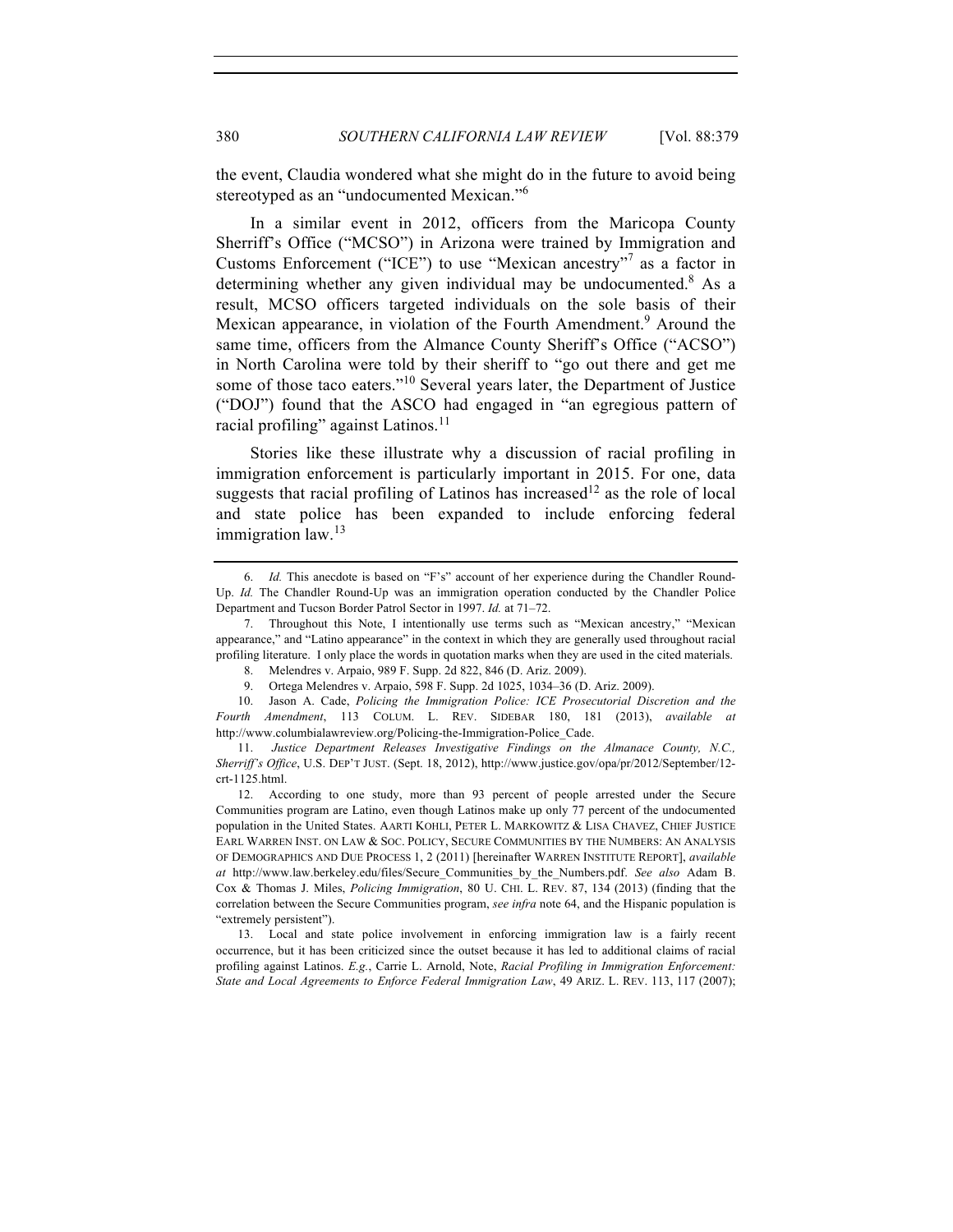Because a person is not visibly identifiable as being undocumented, the basic problem with local police enforcing immigration law is that police officers who are often not adequately trained, and in some cases not trained at all, in federal immigration enforcement will improperly rely on race or ethnicity as a proxy for undocumented status . . . . [S]tate or local police with minimal training in immigration law are put on the street with a mandate to arrest "illegal aliens." The predictable and inevitable result is that *any* person who looks or sounds "foreign" is more likely to be stopped by police, and more likely to be arrested (rather than warned or cited or simply let go) when stopped.<sup>14</sup>

Furthermore, an examination of racial profiling in immigration enforcement is especially timely because it can inform agency guidelines and pending legislation.

In December 2014, the DOJ released updated guidelines on racial profiling that include not only race and ethnicity, but also national origin and religion as protected categories.<sup>15</sup> While the new guidelines improve upon the oft-criticized<sup>16</sup> 2003 guidelines<sup>17</sup> by including national origin and religion as protected categories, and by covering interior immigration enforcement,<sup>18</sup> they have several holes. First, they provide little direction for how the new guidelines should be enforced.<sup>19</sup> Second, it is unclear how the guidelines should apply to local and state police officers who routinely

15. U.S. DEP'T OF JUSTICE, GUIDANCE FOR FEDERAL LAW ENFORCEMENT AGENCIES REGARDING THE USE OF RACE, ETHNICITY, GENDER, NATIONAL ORIGIN, RELIGION, SEXUAL ORIENTATION, OR GENDER IDENTITY (2014) [hereinafter 2014 DOJ GUIDANCE], *available at*  http://www.justice.gov/sites/default/files/ag/pages/attachments/2014/12/08/use-of-race-policy.pdf

16. Immigrants' rights groups opposed the guidelines' failure to prohibit national origin profiling, since that is the main type of profiling used in immigration enforcement. *E.g.*, Coalition Letter to Att'y Gen. Eric Holder (May 7, 2012), *available at*  http://www.civilrights.org/press/2014/DOJ-Letter-1\_2014.pdf. *See also* Kevin R. Johnson, *Racial Profiling After September 11: The Department of Justice's 2003 Guidelines*, 50 LOY. L. REV. 67, 81–87 (2004) (delineating the criticisms of the DOJ's 2003 guidelines).

17. U.S. DEP'T OF JUSTICE, CIVIL RIGHTS DIV., GUIDANCE REGARDING THE USE OF RACE BY FEDERAL LAW ENFORCEMENT AGENCIES (2003) [hereinafter 2003 DOJ GUIDANCE], *available at*  http://www.justice.gov/crt/about/spl/documents/guidance\_on\_race.pdf.

18. Margo Schlanger, *When Is It Okay to Racially Profile?*, POLITICO (Dec. 18, 2014), http://www.politico.com/magazine/story/2014/12/government-racially-profile-113676.html.

19. *Id.*

Anna C. Erwin, Note, *Arizona Senate Bill 1070,* Brignoni*, and the Convention on the Elimination of All Forms of Racial Discrimination: Has the United States Complied with Its Treaty Obligations, and Should It in the Future?*, 11 WASH. U. GLOBAL STUD. L. REV. 193, 208–09 (2012).

<sup>14.</sup> *Written Statement for a Joint Hearing on the Public Safety and Civil Rights Implications of State and Local Enforcement of Federal Immigration Laws*, ACLU (Apr. 2, 2009), https://www.aclu.org/files/images/asset\_upload\_file968\_39242.pdf. *See also* Cox & Miles, *supra* note 12, at 135 ("Our findings . . . reveal[] a troubling correlation between ethnicity and the [Secure Communities] program deployment.").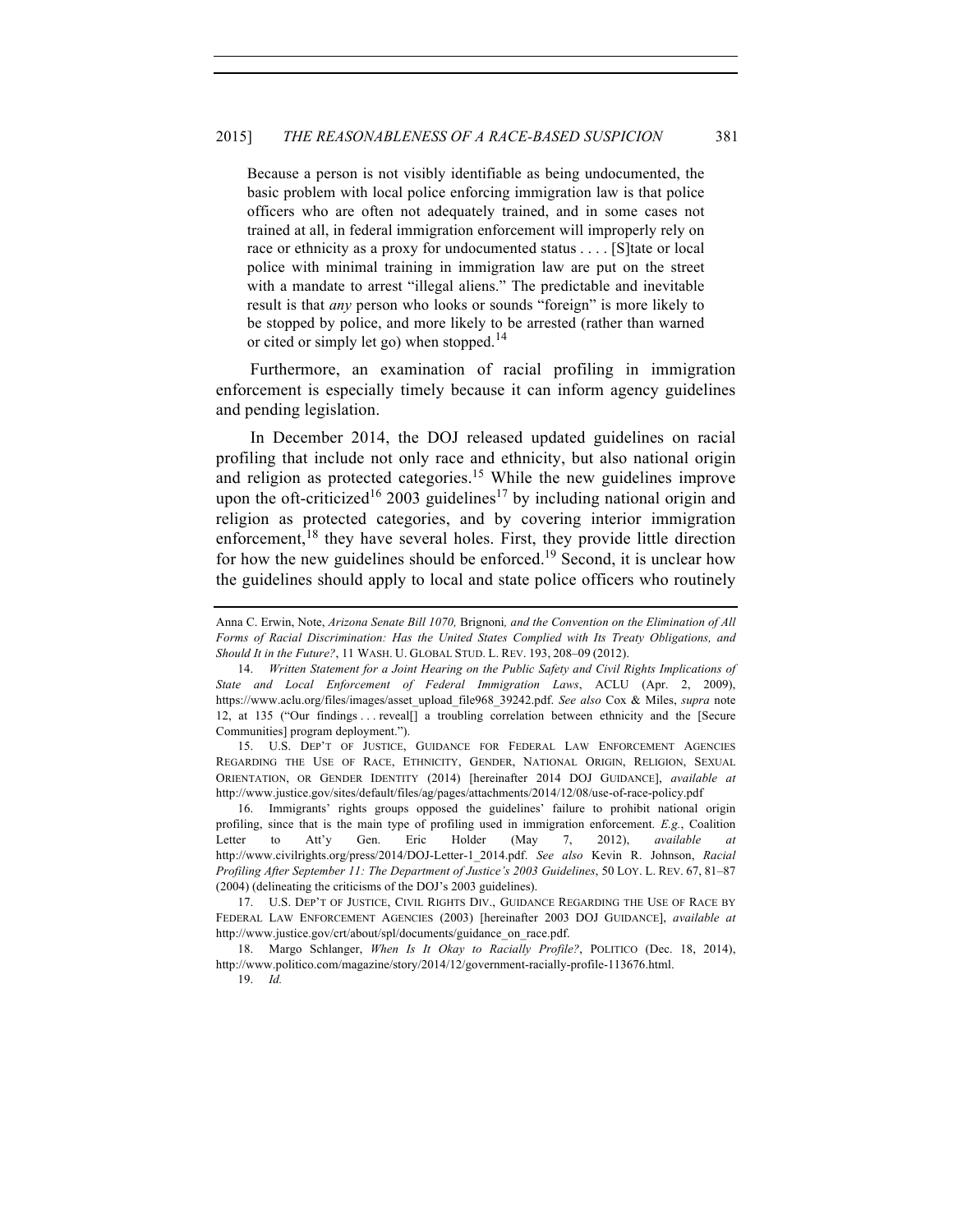enforce federal immigration law. Third, the guidelines' requirement that federal agencies train enforcement officers and collect data is vague and unclear.20

Significantly, Congress's 2014 attempt at comprehensive immigration reform—the Border Security, Economic Opportunity, and Immigration Modernization Act (the "Act")—also attempted to address racial profiling.<sup>21</sup> In fact, the Act's provisions on racial profiling mirrored the  $2003$  DOJ guidelines<sup>22</sup> that Attorney General Eric Holder replaced, prohibiting race and ethnicity-based profiling, but declining to prohibit profiling on the basis of national origin and religion.<sup>23</sup> While reports suggest that the 2014 attempt at comprehensive immigration reform may never be passed,  $24$  a discussion of the complex issues surrounding race and immigration enforcement can help assure that fair and effective legislation is passed in the future.

Thus, given that current events, agency action, and pending legislation put racial profiling in the limelight, this Note will explore how racial profiling in immigration enforcement should be examined and what policy changes can be made to ensure fair enforcement. Part II examines the current state of racial profiling jurisprudence and explains the methodology with which the "reasonableness" of racial profiling in immigration enforcement should be considered under the Fourth Amendment. Part III balances the government interests and individual rights that are implicated when race is used as a factor in immigration enforcement to determine whether using race in immigration enforcement is "reasonable." Finally, Part IV sets forth recommendations for addressing the individual rights and governmental interests implicated in immigration enforcement. Part V concludes.

# II. FOURTH AMENDMENT JURISPRUDENCE IN THE IMMIGRATION CONTEXT

Because noncitizens are entitled to Fourth Amendment protections,

<sup>20.</sup> 2014 DOJ GUIDANCE, *supra* note 15. *See also infra* Part IV.C.

<sup>21.</sup> Border Security, Economic Opportunity, and Immigration Modernization Act, S. 744, 113th Cong. § 3305 (2013), *available at* https://www.govtrack.us/congress/bills/113/s744/text; Border Security, Economic Opportunity, and Immigration Modernization Act, H.R. 15, 113th Cong. § 3305 (2013), *available at* https://www.govtrack.us/congress/bills/113/hr15/text.

<sup>22.</sup> 2003 DOJ GUIDANCE, *supra* note 17.

<sup>23.</sup> *Compare id.*, *with* S. 744 § 3305(a), *and with* H.R. 15 § 3305(a).

<sup>24.</sup> Adam Edelman, *Republicans Won't Commit to Immigration Reform This Year, but White House Still Optimistic,* N.Y. DAILY NEWS (Feb. 2, 2014, 4:19 PM), http://www.nydailynews.com/news/ politics/republicans-won-commit-immigration-reform-year-white-house-optimistic-article-1.1599683.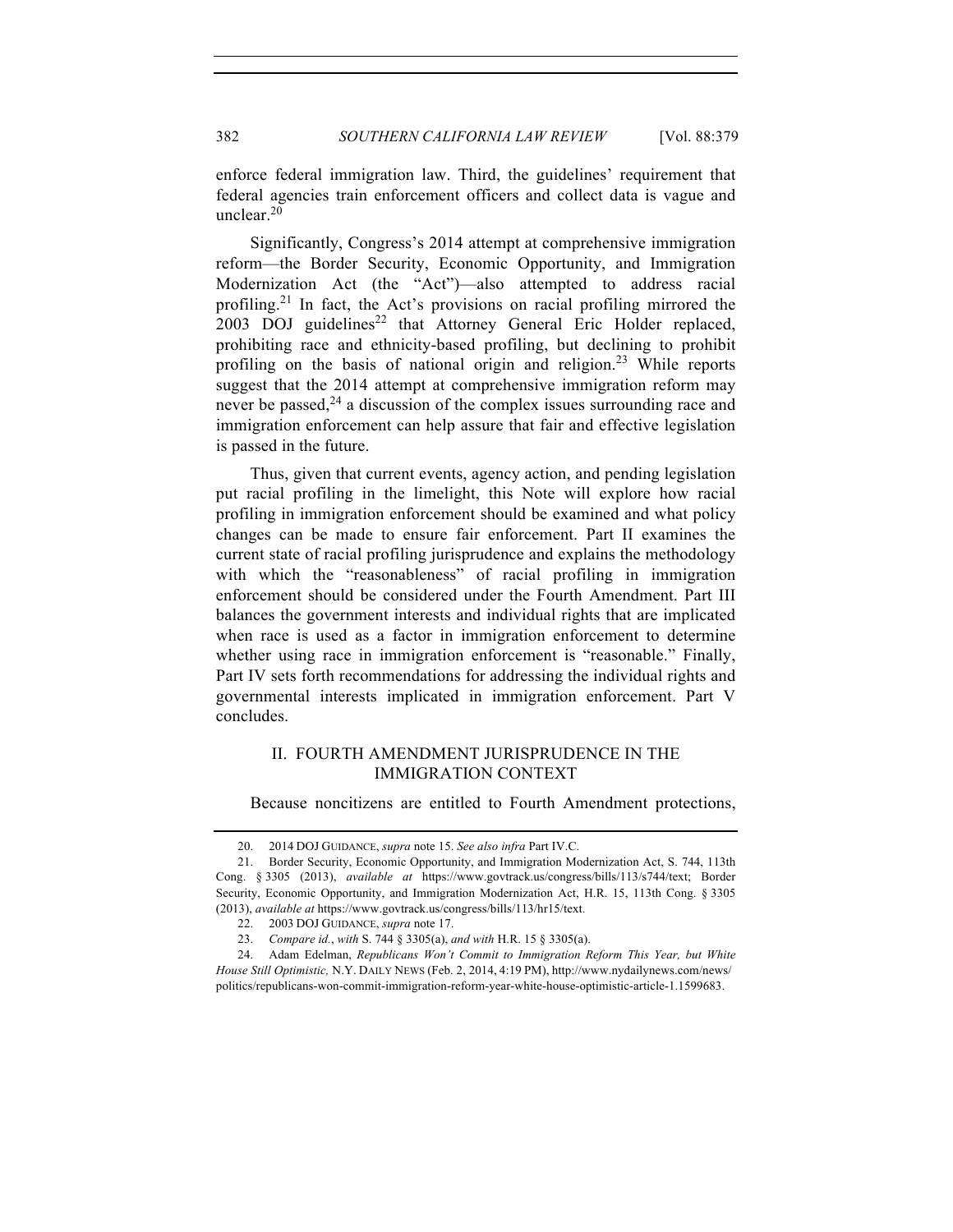racial profiling in immigration enforcement implicates the Fourth Amendment and its protections.<sup>25</sup> The Fourth Amendment protects the right to liberty and freedom from unlawful searches and seizures.<sup>26</sup> Thus, while a police officer may stop and question noncitizens without seizing them, any stop that "by means of physical force or show of authority" restrains the liberty of a person is considered a seizure.<sup>27</sup> For a seizure to be constitutional, it must be justified by a reasonable suspicion.<sup>28</sup> In other words, the officer must have a "particularized" and objective suspicion, based on the totality of the circumstances, that the person being stopped is doing something criminal.29

Determining whether an officer's suspicion is reasonable is a factintensive inquiry and is "not 'readily, or even usefully, reduced to a neat set of legal rules."<sup>30</sup> Thus, the Supreme Court has described the analysis as a "balance between the public interest and the individual's right to personal security free from arbitrary interference by law officers."<sup>31</sup> Stated differently, "the permissibility of a particular law enforcement practice is judged by balancing its intrusion on the individual's Fourth Amendment interests against its promotion of legitimate governmental interests."32 While the majority of Fourth Amendment cases involve police officers stopping citizens, several cases involving noncitizens are instructive.

### A. *UNITED STATES V. BRIGNONI-PONCE*

The Supreme Court articulated the governing standard for Fourth Amendment questions in the context of immigration enforcement in *United States v. Brignoni-Ponce*. <sup>33</sup> There, a stop by two Border Patrol officers violated the Fourth Amendment because the officers relied exclusively on the "Mexican appearance" of the passengers in the car that they stopped.<sup>34</sup> While the Court held that *exclusive* reliance on "Mexican appearance" was not reasonable, in dicta, it addressed the balancing test of the reasonable suspicion analysis and noted that "[t]he likelihood that any given person of

<sup>25.</sup> Cotzojay v. Holder, 725 F.3d 172, 181 (2d Cir. 2013) ("[I]t is uncontroversial that the Fourth Amendment applies to aliens and citizens alike.").

<sup>26.</sup> U.S. CONST. amend. IV.

<sup>27.</sup> Terry v. Ohio, 392 U.S. 1, 19 n.16 (1968).

<sup>28.</sup> *Id.* at 27.

<sup>29.</sup> United States v. Cortez, 449 U.S. 411, 417–18 (1981).

<sup>30.</sup> United States v. Sokolow, 490 U.S. 1, 7–8 (1989) (quoting Illinois v. Gates, 462 U.S. 213, 232 (1983)).

<sup>31.</sup> United States v. Brignoni-Ponce, 422 U.S. 873, 878 (1975) (citing *Terry*, 392 U.S. at 20–21).

<sup>32.</sup> Delaware v. Prouse, 440 U.S. 648, 654 (1979).

<sup>33.</sup> *Brignoni-Ponce*, 422 U.S. at 873.

<sup>34.</sup> *Id.* at 886–87.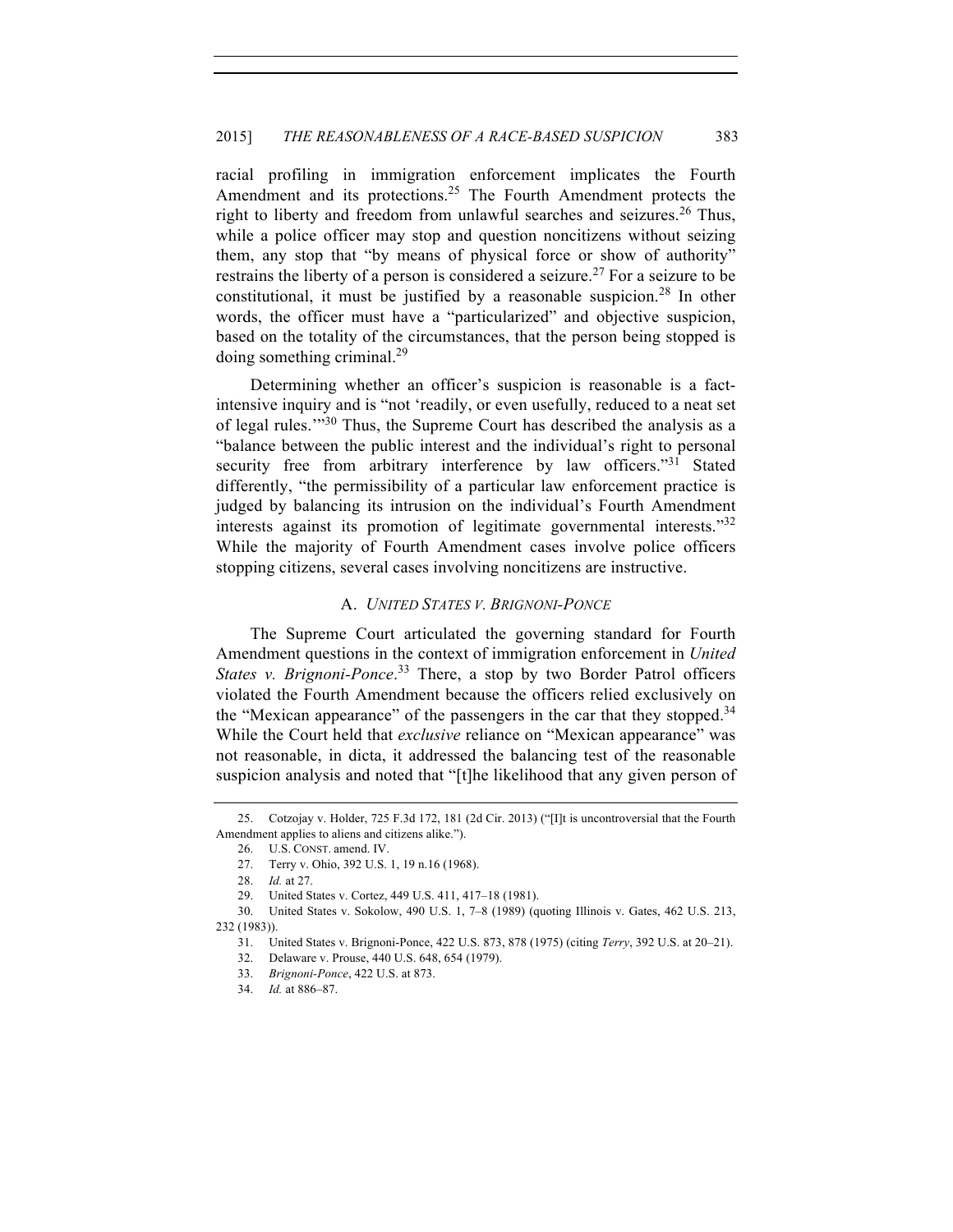Mexican ancestry is an alien is high enough to make Mexican appearance a *relevant factor*" in forming a reasonable suspicion for an immigration stop. $35$ 

The Court also considered the individual rights and government interests implicated in immigration enforcement, concluding that the burden of stereotypes and stigma placed on those with a "Mexican appearance" was "modest" and justified in light of the social and economic costs of illegal immigration:<sup>36</sup>

The Government makes a convincing demonstration that the public interest demands effective measures to prevent the illegal entry of aliens at the Mexican border. Estimates of the number of illegal immigrants in the United States vary widely. A conservative estimate in 1972 produced a figure of about one million, but  $INS<sup>37</sup>$  now suggests there may be as many as 10 or 12 million aliens illegally in the country. Whatever the number, these aliens create significant economic and social problems, competing with citizens and legal resident aliens for jobs, and generating extra demand for social services.<sup>38</sup>

Although both conclusions reached by the Court were made using information that is now out of date, $39$  lower courts still frequently cite *Brignoni-Ponce* for the proposition that race can be used as a factor in police enforcement.<sup>40</sup> The Court has never revisited its holding and dicta from *Brignoni-Ponce*.

## B. NINTH CIRCUIT DECISIONS

### 1. *United States v. Montero-Camargo*

In 2000, the Ninth Circuit considered in part whether Border Patrol officers could permissibly use Mexican appearance as a factor generating reasonable suspicion for an immigration stop.<sup>41</sup> Disagreeing with the reasoning from *Brignoni-Ponce*, the court pointed out that using race as a

<sup>35.</sup> *Id.* (emphasis added).

<sup>36.</sup> *Id.* at 880.

<sup>37.</sup> INS is now known as ICE.

<sup>38.</sup> *Brignoni-Ponce*, 422 U.S. at 878–79 (footnote omitted).

<sup>39.</sup> *See* Kevin R. Johnson, *How Racial Profiling in America Became the Law of the Land:*  United States v. Brignoni-Ponce *and* Whren v. United States *and the Need for Truly Rebellious Lawyering*, 98 GEO. L.J. 1005, 1024–25 (2010) (pointing out many of the false assumptions and myths about the social and economic costs imposed by undocumented immigrants).

<sup>40.</sup> *E.g.*, United States v. Berber-Tinoco, 510 F.3d 1083, 1087 (9th Cir. 2007); United States v. Hernandez, 477 F.3d 210, 213–14 (5th Cir. 2007); United States v. Cheromiah, 455 F.3d 1216, 1220–21 (10th Cir. 2006); United States v. Singh, 415 F.3d 288, 294–95 (2d Cir. 2005).

<sup>41.</sup> United States v. Montero-Camargo, 208 F.3d 1122, 1135 (9th Cir. 2000) (en banc).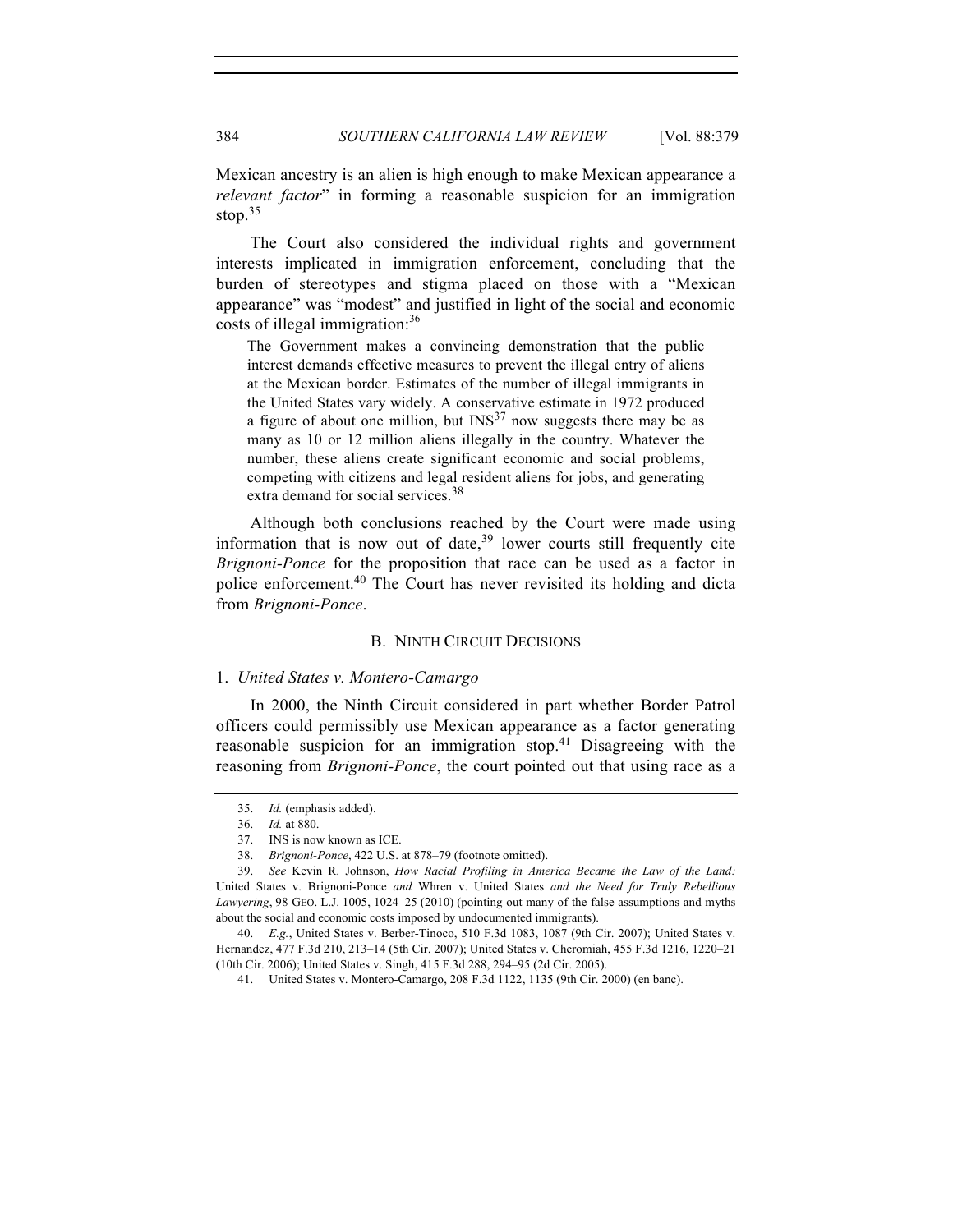proxy for undocumented status is not only irrelevant to immigration policing, but also inappropriate.<sup>42</sup>

First, the court noted that because the Latino population in the United States had increased five fold since the decision in *Brignoni-Ponce*, the Mexican appearance of any given person was no longer relevant to establishing a reasonable suspicion for an immigration stop, especially in areas densely populated with Latinos.<sup>43</sup> Second, it noted that race-based stops are also inappropriate, given the costs and benefits:

Stops based on race and ethnic appearance send the underlying message to all our citizens that those who are not white are judged by the color of their skin alone. Such stops also send a clear message that those who are not white enjoy a lesser degree of constitutional protection—that they are in effect assumed to be potential criminals first and individuals second.<sup>44</sup>

Thus, the *Montero-Camargo* court explicitly distanced itself from the Supreme Court's decision in *Brignoni-Ponce.* Twenty-five years after the *Brignoni-Ponce* decision, it seemed as though courts would begin to recognize that using race as a factor in immigration policing was both irrelevant and inappropriate.45

### 2. *United States v. Manzo-Jurado*

Six years later, however, in *United States v. Manzo-Jurado*, the Ninth Circuit noted that Mexican appearance was a relevant factor in forming a reasonable suspicion for an immigration stop in an area sparsely populated with Latinos.<sup>46</sup> There, a Border Patrol officer stopped a group of Latinos near the Canadian border.<sup>47</sup> Although the officer's stop was ultimately held to be unconstitutional, the court cited *Brignoni-Ponce* for the proposition that race is a permissible factor in forming a reasonable suspicion, despite the Ninth Circuit's *Montero-Camargo* decision six years earlier.<sup>48</sup> Thus, the Ninth Circuit retreated from its holding in *Montero-Camargo*, noting that race-based stops in the immigration context constitute a small infringement on the rights of Latinos, at least in an area in which fewer Latinos live.<sup>49</sup>

<sup>42.</sup> *Id.*

<sup>43.</sup> *Id.* at 1133.

<sup>44.</sup> *Id.* at 1135.

<sup>45.</sup> *See* Almeida-Amaral v. Gonzales, 461 F.3d 231, 237 (2d Cir. 2006) ("[W]ere there evidence that the stop was based on race, the violation would be egregious . . . .").

<sup>46.</sup> United States v. Manzo-Jurado, 457 F.3d 928, 935 n.6 (9th Cir. 2006).

<sup>47.</sup> *Id.* at 936.

<sup>48.</sup> *Id.* at 935.

<sup>49.</sup> *Id.*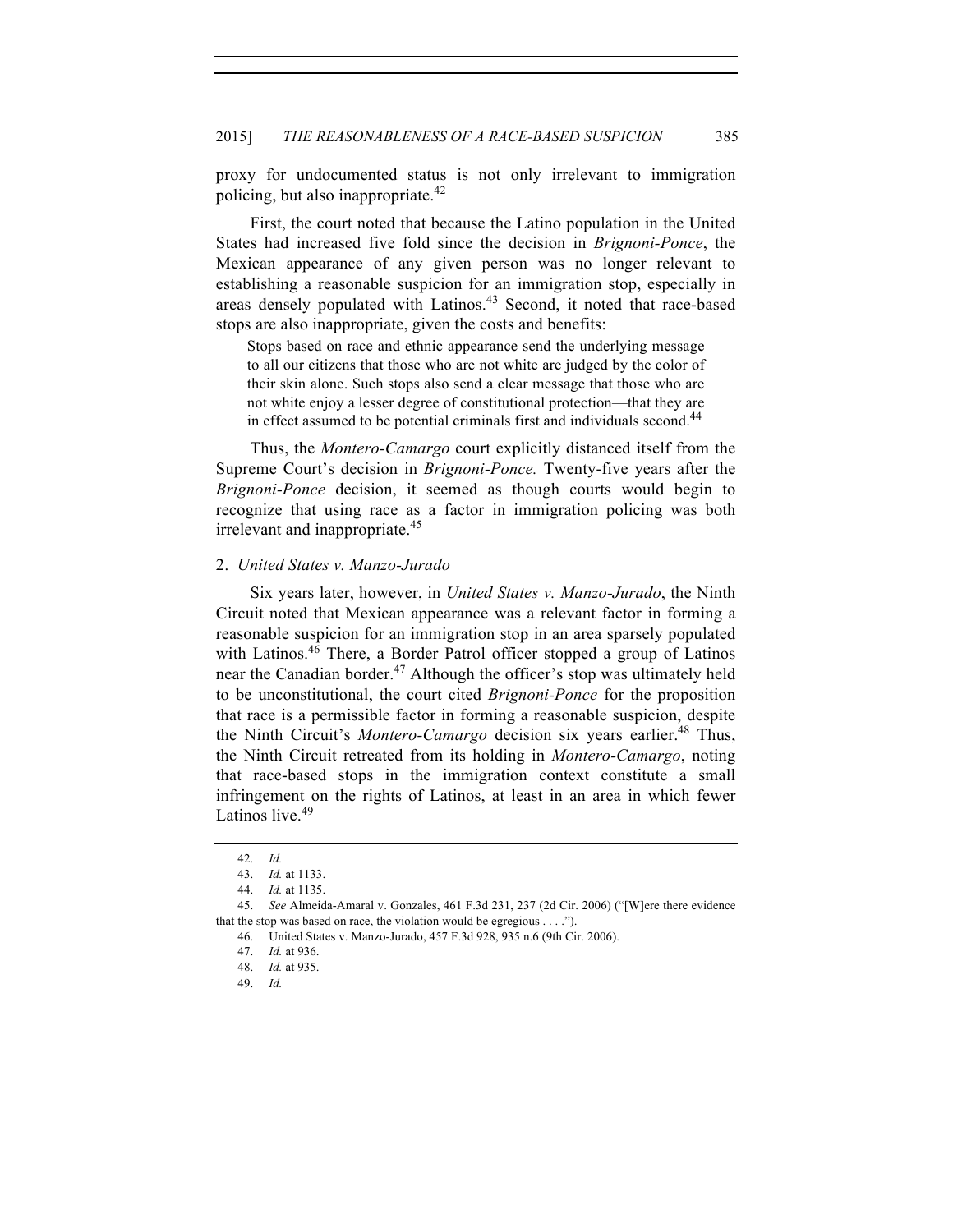# 386 *SOUTHERN CALIFORNIA LAW REVIEW* [Vol. 88:379

### C. TERRORISM CONTEXT

In *Farag v. United States*, two Arab men were stopped in a New York airport by at least ten armed SWAT team members with dogs and shotguns.<sup>50</sup> In the ensuing *Bivens* action, the defendants claimed that "Arab" ethnicity" should be a permissible factor in a reasonable suspicion calculus because Arabs have a much greater propensity for terrorism than other ethnic groups.<sup>51</sup> In rejecting the defendants' argument, the U.S. District Court for the Eastern District of New York noted that *Brignoni-Ponce* is the only decision known to have used statistics to conclude that racial characteristics are in any way suggestive of immigration status or criminality.<sup>52</sup> Furthermore, it pointed out that "the likelihood that any given airline passenger of Arab ethnicity is a terrorist is so negligible that Arab ethnicity has no probative value in a particularized reasonable suspicion . . . determination."<sup>53</sup>

The court concluded by citing several federal cases that rejected race as relevant or appropriate to a reasonable suspicion calculus<sup>54</sup> and noting that even a fear of terrorism does not justify the erosion of bedrock constitutional principles like the Fourth Amendment.<sup>55</sup>

## D. METHODOLOGY

As demonstrated above, when engaging in a cost-benefit analysis to determine whether any given factor can permissibly contribute to reasonable suspicion for making a stop, courts recently have asked two questions. First, courts query whether the factor used by police is in any way indicative of the type of behavior being policed.<sup>56</sup> In the context of immigration enforcement, the question thus becomes whether Mexican appearance is related to one's likelihood of being undocumented and

<sup>50.</sup> Farag v. United States, 587 F. Supp. 2d 436, 442 (E.D.N.Y. 2008).

<sup>51.</sup> *Id.* at 463.

<sup>52</sup>*. Id.* at 464.

<sup>53.</sup> *Id.*

<sup>54.</sup> *See, e.g.*, Almeida-Amaral v. Gonzales, 461 F.3d 231, 237 (2d Cir. 2006) ("[W]ere there evidence that the stop was based on race, the violation would be egregious . . . ."); United States v. Swindle, 407 F.3d 562, 570 (2d Cir. 2005); United States v. Clay, 640 F.2d 157, 159 (8th Cir. 1981) ("[T]his court has consistently rejected the use of race in combination with other factors to justify investigative searches and seizures."); United States v. Ruiz, 961 F. Supp. 1524, 1532 (D. Utah 1997) ("[G]eneral circumstances of a person's race or ethnicity are not a proper factor in determining reasonable suspicion . . . ."); United States v. Hayden, 740 F. Supp. 650, 653 (S.D. Iowa 1990) ("[D]efendants' race would provide no basis for a reasonable suspicion, and it would be fundamentally wrong for an officer to act, even in small part, on the basis of a motorist's race.").

<sup>55.</sup> *Farag*, 587 F. Supp. 2d at 465–68.

<sup>56.</sup> *See supra* Part II.A–C.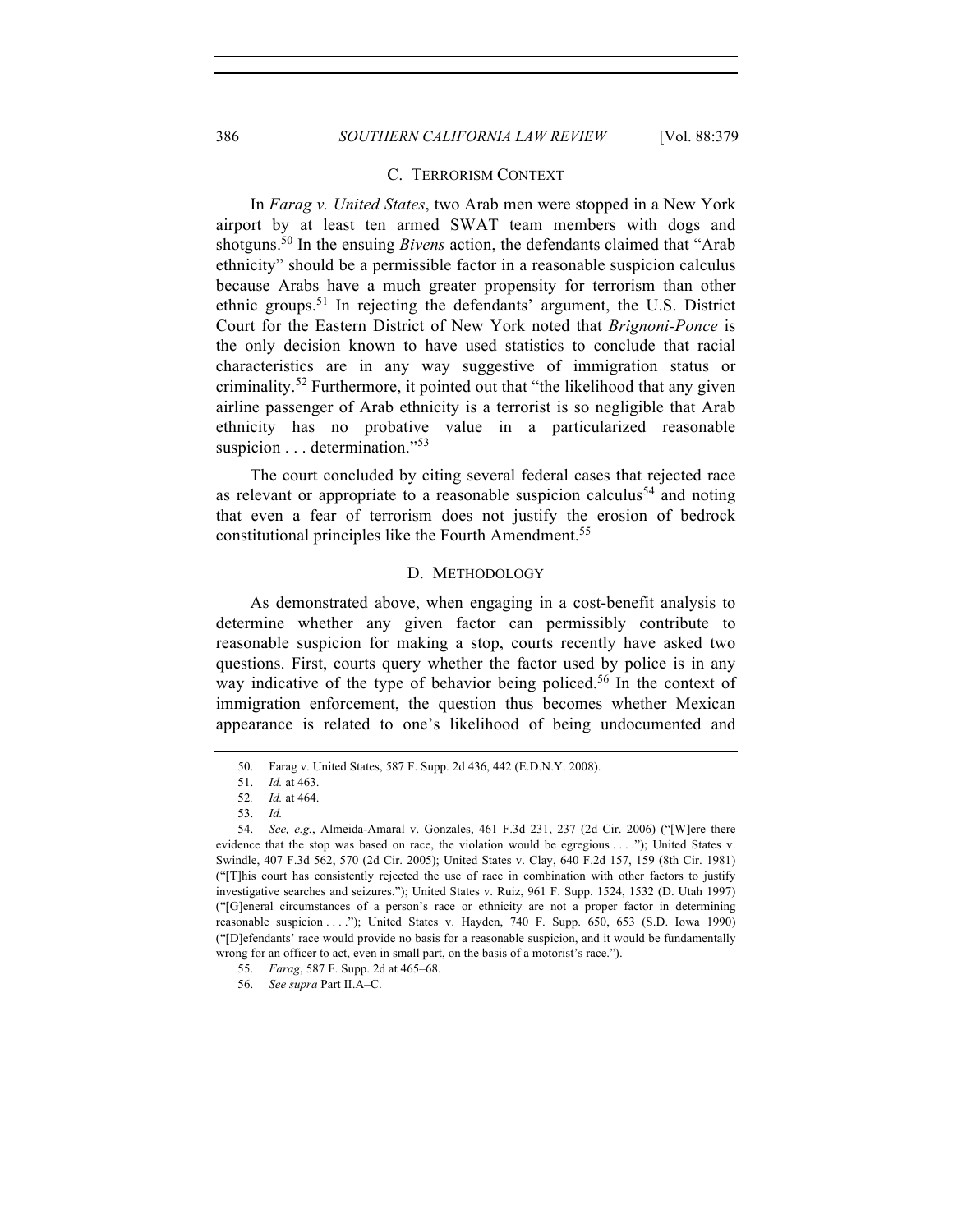whether the use of race in immigration enforcement is effective in promoting the goal of removing more undocumented immigrants.

Second, courts weigh the government interest in preventing the activity against the individual rights infringed by using that factor. Thus, in the immigration context, the inquiry is whether the government interest in preventing illegal immigration and its associated costs outweighs the consequences of using race as a proxy for undocumented status. If both of these questions cannot be answered in the affirmative, immigration stops based on Mexican appearance should not be considered "reasonable."

### III. THE REASONABLENESS OF A RACE-BASED SUSPICION

# A. IS THE USE OF RACE AS A PROXY FOR UNDOCUMENTED STATUS RELEVANT TO IMMIGRATION ENFORCEMENT?

"By definition, race cannot affect probable cause or reasonable suspicion calculations unless it is statistically related to the suspected criminal activity."<sup>57</sup> Thus, the inquiry here involves determining whether there is a strong statistical correlation between all Latinos in the United States and undocumented status. Absent such a correlation, race is irrelevant to immigration policing, except when used as a suspect descriptor.

While Latinos made up approximately 6 percent of the population in 1975 when the Supreme Court decided *Brignoni-Ponce*, <sup>58</sup> Latinos now make up 17.1 percent of the United States population.<sup>59</sup> There are 54 million Latinos in the United States $60$  and Latinos make up approximately 77 percent of the 12 million undocumented immigrants in the United States.<sup>61</sup> Thus, at least hypothetically, approximately one in six Latinos is

<sup>57.</sup> Sheri Lynn Johnson, *Race and the Decision to Detain a Suspect*, 93 YALE L.J. 214, 237 (1983).

<sup>58.</sup> Campbell Gibson & Kay Jung, *Historical Census Statistics on Population Totals by Race, 1790 to 1990, and by Hispanic Origin, 1970 to 1990, for the United States, Regions, Division, and States*, U.S. CENSUS BUREAU (Sept. 2002), http://www.census.gov/population/www/documentation/twp s0056/twps0056.html (calculating the percentage based on 1980 data).

<sup>59.</sup> *State & County QuickFacts*, U.S. CENSUS BUREAU, http://quickfacts.census.gov/qfd/states/00000.html (last updated Dec. 3, 2014) (2013 estimates). Census Bureau statistics include, to the extent they can, undocumented immigrants. *Immigrants and the Census*, LEADERSHIP CONF. ON CIV. & HUM. RTS., http://www.civilrights.org/census/messaging/ immigrants.html (last visited Jan. 7, 2015).

<sup>60.</sup> *State & County QuickFacts*, *supra* note 59 (17.1 percent of 316 million).

<sup>61.</sup> JEFFREY S. PASSEL & D'VERA COHN, PEW HISPANIC CTR., A PORTRAIT OF UNAUTHORIZED IMMIGRANTS IN THE UNITED STATES i (2009), *available at* http://www.pewhispanic.org/files/reports/107.pdf.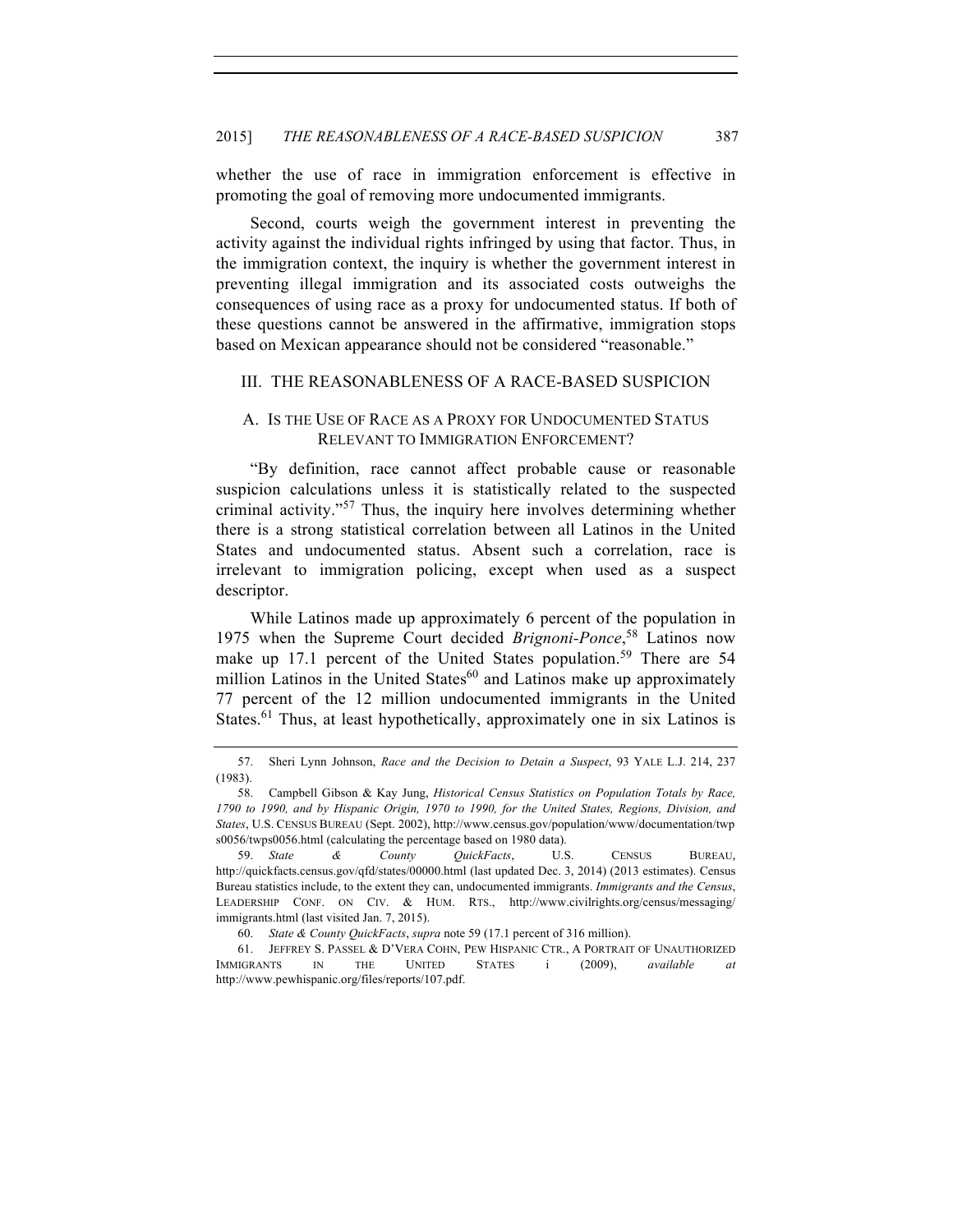undocumented. If a police chief tells his officers that most undocumented immigrants will have a Mexican appearance, but only one in six of those with a Mexican appearance will be undocumented, he is setting up his officers for failure. Indeed, the officers, using Mexican appearance as a predictor, will be wrong five out of six times. In being wrong, the officers will also intrude on the Fourth Amendment rights of U.S. citizens and undocumented immigrants alike.

Because of statistics like this, any police practice relying on race as a proxy for undocumented status is not likely to yield any benefit. In fact, such police practices may even come at significant cost.<sup>62</sup> Overbroad ethnic generalizations about who might be undocumented may actually undermine effectiveness, as police officers focus in on one specific type of appearance, while ignoring the rest. $63$  Unfortunately, data suggests that immigration enforcement officers may already be zeroing in almost exclusively on those with a Latino appearance. Ninety-three percent of people identified by the Secure Communities program<sup>64</sup> have been Latino, even though Latinos only make up 77 percent of the undocumented population.<sup>65</sup>

While it is not uncommon for police to stereotype, the fact that racial profiling and stereotyping generally decrease the effectiveness of policing is fairly well established.<sup>66</sup> As Professor David Harris has noted:

[W]hen race or ethnic appearance became a factor in assessing suspicion—not the only factor but one factor among many—police officers did not get the higher returns on their enforcement efforts that

65. WARREN INSTITUTE REPORT, *supra* note 12, at 2; Cox & Miles, *supra* note 12, at 135 ("'[H]it rates' under the [Secure Communities] program do not appear to correlate meaningfully with a county's Hispanic population. Yet if the proportion of a county that was Hispanic were truly correlated with the proportion of the county that was in violation of immigration law, then all else equal one would expect hit rates to correlate with ethnicity.").

66. David A. Harris, *Using Race or Ethnicity as a Factor in Assessing the Reasonableness of Fourth Amendment Activity: Description, Yes; Prediction, No*, 73 MISS. L.J. 423, 457 (2003).

<sup>62.</sup> David Cole, *Enemy Aliens*, 54 STAN L. REV. 953, 976–77 (2002).

<sup>63.</sup> *Id.*

<sup>64.</sup> The Secure Communities program is an information-sharing initiative between ICE and the Federal Bureau of Investigation, designed to "identify criminal aliens without imposing new and additional requirements on state and local law enforcement." *Secure Communities FactSheet*, U.S. IMMIGR. & CUSTOMS ENFORCEMENT, http://www.ice.gov/secure\_communities (last visited Oct. 3, 2013). Under the Secure Communities program, local and state officials receive little to no training on how to enforce immigration laws or avoid racial profiling, but are tasked with enforcing the laws. Katarina Ramos, Note, *Criminalizing Race in the Name of Secure Communities,* 48 CAL. W. L. REV. 317, 326–27 (2012). The Secure Communities program has been criticized often for leading to racial profiling. *Id.* at 335. *See also* Steven Papazian, Note, *Secure Communities, Sanctuary Laws, and Local Enforcement of Immigration Law: The Story of Los Angeles*, 21 S. CAL. REV. L. & SOC. JUST. 283, 306 (2012) ("[I]ncreased availability of immigration records and enforcement by local police could lead to, rather than discourage, racial profiling.").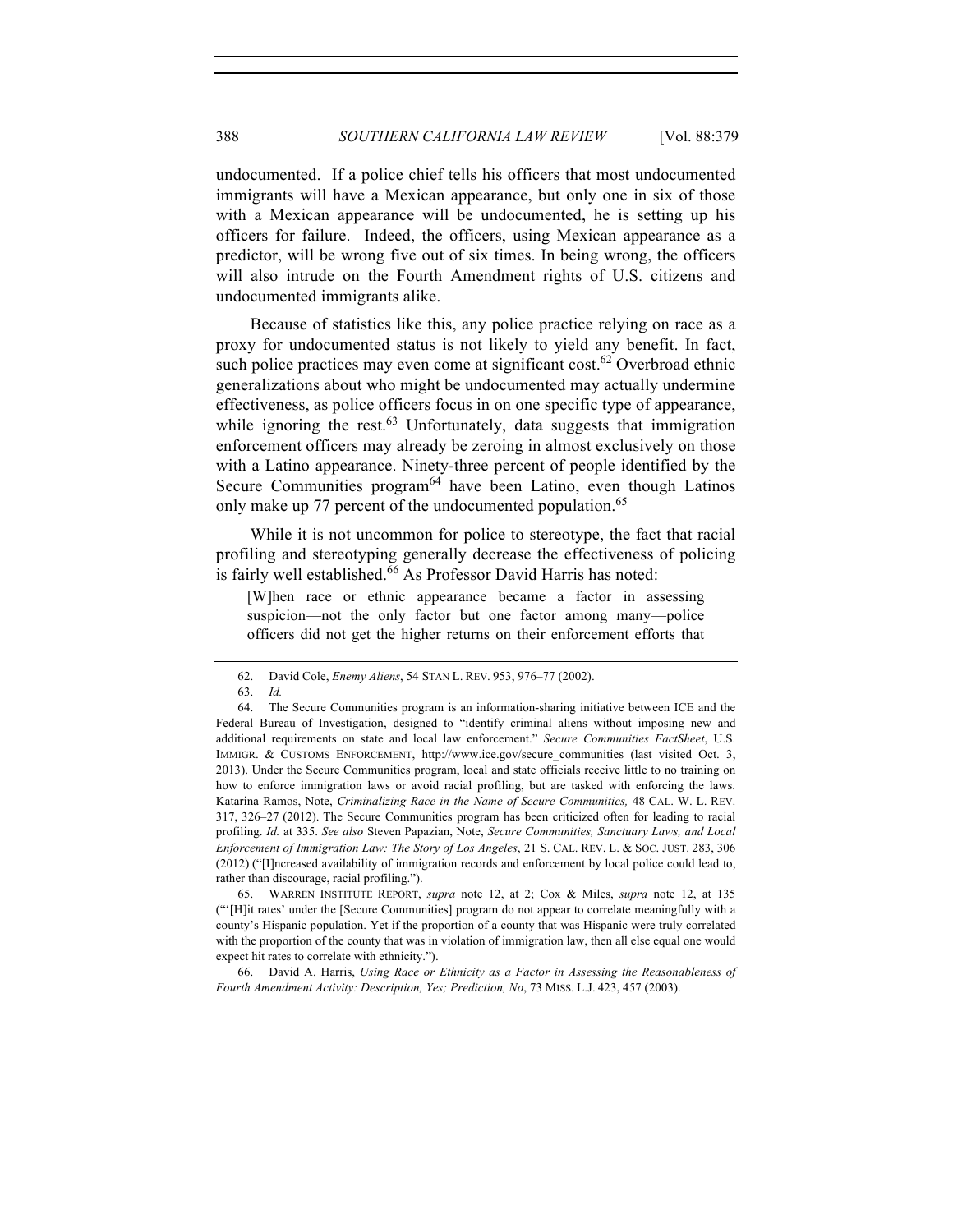they were expecting. Instead, they did not do as well; their use of nonracial cues (i.e., observation of suspicious behavior) against whites did a better job than racial profiling, and did not sweep such a high number of innocent people into law enforcement's net.<sup>67</sup>

According to one study, when police officers used only behavioral cues to form a reasonable suspicion for a criminal stop, their rate of success in assessing criminality with whites was two times greater than it was with blacks and five times greater than it was with Latinos.<sup>68</sup> "In other words, the police were stopping a disproportionately large share of minorities . . . yet their rate of success was much lower."<sup>69</sup>

The ineffectiveness of racial profiling in immigration enforcement specifically is exacerbated by the fact that it is both over- and underinclusive. On the one hand, its reliance on Latino appearance as an indicator for immigration status is under-inclusive, since it ignores that "Hispanics have varying skin tones, assorted eye and hair colors, and radically different facial features."<sup>70</sup> Light-skinned Latinos, who are just as likely—according to statistical generalizations—to be undocumented, are passed over by police enforcing immigration laws.<sup>71</sup> On the other hand, racial profiling in immigration enforcement also over-inclusively focuses almost exclusively on Latinos as undocumented, even though they comprise only 77 percent of the undocumented population.<sup>72</sup>

In essence, racial profiling offers a "low rate of return" and in many cases leads to police ineffectiveness.<sup>73</sup> Race may work as a "descriptor," but it serves poorly as a "predictor" of criminality or undocumented status.<sup>74</sup> Thus, it is not relevant to establishing a reasonable suspicion for an immigration stop.<sup>75</sup>

<sup>67.</sup> *Id.*

<sup>68.</sup> *Id.*

<sup>69.</sup> *Id.*

<sup>70.</sup> Anthony E. Mucchetti, *Driving While Brown: A Proposal for Ending Racial Profiling in Emerging Latino Communities*, 8 HARV. LATINO L. REV. 1, 19 (2005).

<sup>71.</sup> *See id.* ("Even if targeting Hispanics disproportionately . . . were a sound policing practice, this approach would fail to accomplish this goal since not all Latinos fit the 'dark haired, brown skinned' profile.").

<sup>72.</sup> WARREN INSTITUTE REPORT, *supra* note 12.

<sup>73.</sup> Harris, *supra* note 66, at 457–59. *See also* 2014 DOJ GUIDANCE, *supra* note 15, at 2 ("Biased practices, as the Federal government has long recognized, are unfair . . . and perpetuate negative and harmful stereotypes. Moreover—and vitally important—biased practices are ineffective. As Attorney General Eric Holder has stated, such practices are 'simply not good law enforcement.'").

<sup>74.</sup> Harris, *supra* note 66, at 457–59.

<sup>75.</sup> *See, e.g.*, *id.* (discussing the ineffectiveness of "profile-based law enforcement").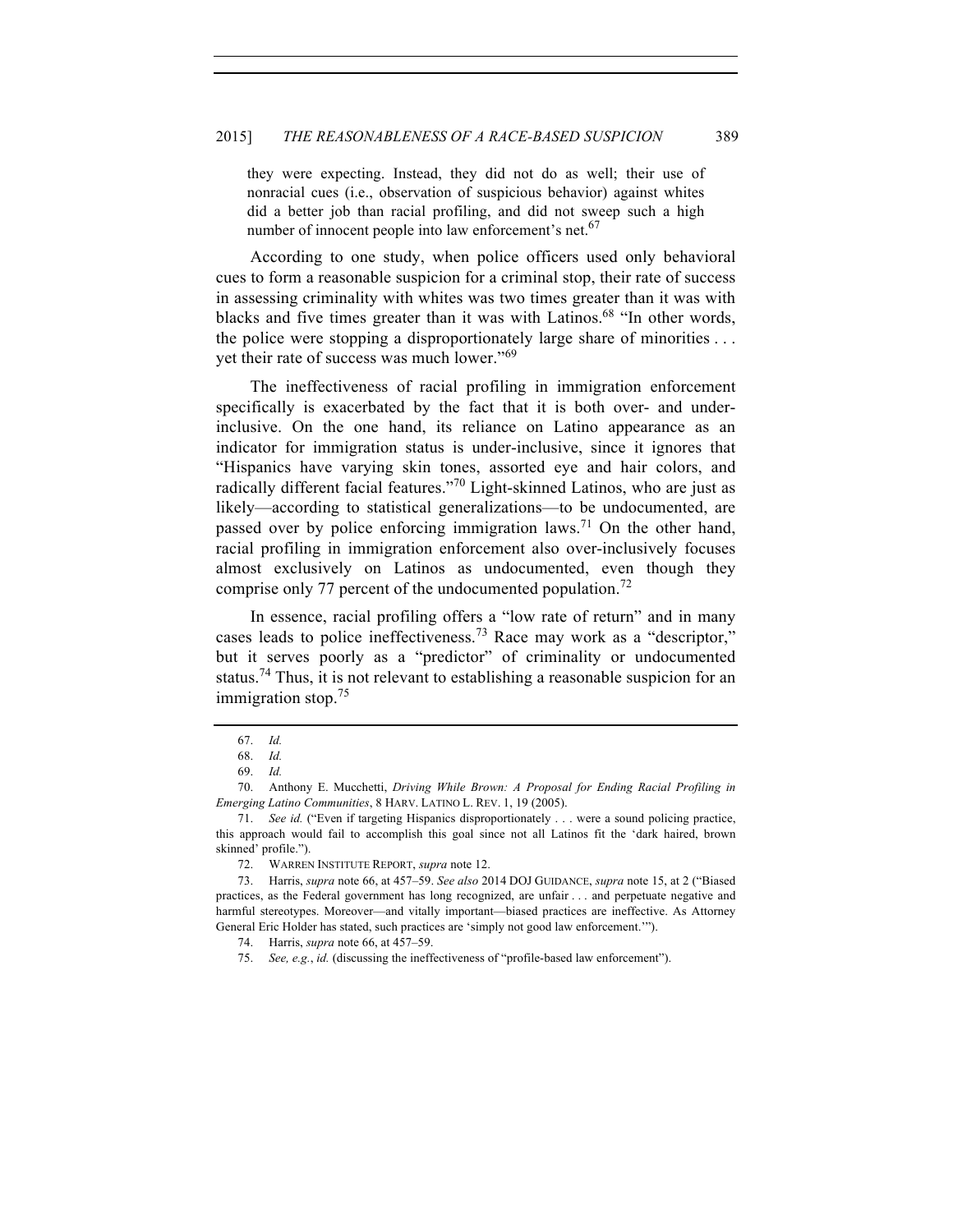# B. IS THE USE OF RACE IN IMMIGRATION ENFORCEMENT APPROPRIATE GIVEN THE COSTS AND BENEFITS?

# 1. Costs of Using Race as a Proxy for Undocumented Status in Immigration Enforcement

### a. Stigma

In 2013, a Mexican-American classmate of mine, who was born in the United States, went to the U.S. Citizenship and Immigration Services ("USCIS") office in Los Angeles to submit documents on behalf of an undocumented immigrant she was representing in immigration proceedings. When she appeared at the window to drop off the documents, the employee with whom she spoke immediately asked, "Is this application for you?", assuming that because of her appearance, she must be undocumented. As she reflected upon this experience with me, she noted that this was not the first, nor would it be the last time someone assumed she was not a member of American society because of her appearance.

While my classmate was not stopped by the police, her story illustrates two distinct harms faced by Latinos who are subjected to racebased stops in immigration enforcement, whether by ICE officers or local and state police officials. First, when their status in this country is questioned, Latinos are marginalized as they are subjected to stigma, embarrassment, and humiliation to which other groups are not exposed.<sup>76</sup> Second, when government officials make a concerted effort to remove individuals of a particular ethnicity from the United States, the status of all persons of that ethnicity is affected and the status of those who are lawfully in this country is subsequently diminished.<sup>77</sup> One commentator has referred to Latino U.S. citizens as enjoying "diluted membership rights" as a result of such treatment.<sup>78</sup>

Importantly, the stigma imposed on Latinos is especially burdensome in the immigration context because policing is completely proactive.<sup>79</sup> Because police are seeking out those who they think may be undocumented within the general population rather than attempting to find a suspect on the basis of a suspect description, there is an incentive for them to investigate those who may lead to a greater "payoff."<sup>80</sup> Since Latinos represent, in the

<sup>76.</sup> Kevin R. Johnson, *The Case Against Race Profiling in Immigration Enforcement*, 78 WASH. U. L.Q. 675, 722–23 (2000).

<sup>77.</sup> *Id.*

<sup>78.</sup> *Id.* at 724.

<sup>79.</sup> Albert W. Alschuler, *Racial Profiling and the Constitution*, 2002 U. CHI. LEGAL F. 163, 216.

<sup>80.</sup> *Id.*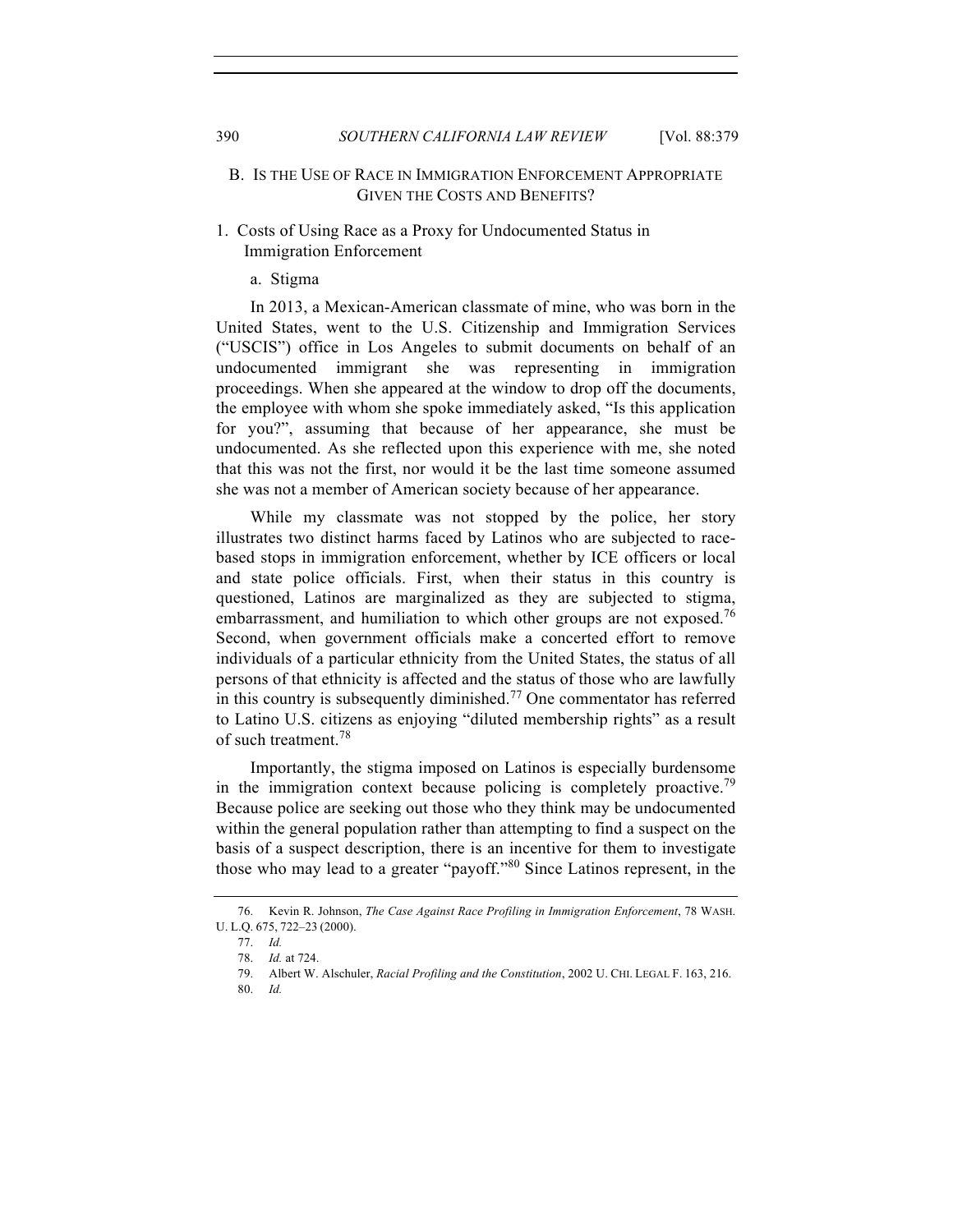eyes of many, a goldmine of undocumented immigrants, police attention is largely devoted to them, thereby increasing the burden exponentially.<sup>81</sup> As such, the burden of stigma falls not only on undocumented immigrants, but also on citizens, meaning that approximately 17.1 percent of the United States population is burdened by race-based immigration enforcement because of the color of their skin.<sup>82</sup>

b. Impairment of Police-Community Relations

The use of race as a factor in immigration enforcement may also draw a further divide between police officers and the communities they serve, <sup>83</sup> increasing Latinos' distrust of police officers exponentially.<sup>84</sup> Since local law enforcement relies so heavily on community-based policing, the relationship of trust that exists between the community and law enforcement is of the utmost importance.<sup>85</sup> When the relationship of trust is violated, not only will victims of crimes be less likely to come forward, but witnesses of crimes could also be less likely to come forward to the police or to testify in court.<sup>86</sup> Such a consequence could occur even amongst Latinos with legal status, given that even they could be questioned about their immigration status. $87$ 

Many Latinos live in very tight-knit communities, in which news about the use of race in immigration enforcement could spread quickly.<sup>88</sup> "Police officers and executive officials have recognized that disparate treatment creates mistrust of the government by non-white citizens,"<sup>89</sup> and distrust of police officers inevitably leads to a decrease in public safety in any given community.<sup>90</sup>

<sup>81.</sup> *Id.* at 214–16.

<sup>82.</sup> Latinos make up approximately 17.1 percent of the United States population. *State and County QuickFacts*, *supra* note 59.

<sup>83.</sup> Johnson, *supra* note 76, at 716.

<sup>84.</sup> Kristin Connor, Note, *Updating* Brignoni-Ponce*: A Critical Analysis of Race-Based Immigration Enforcement*, 11 N.Y.U. J. LEGIS. & PUB. POL'Y 567, 610–11 (2008). The story of Michael Brown, a young, black male who was gunned down by a Ferguson, Mo. police officer in August of 2014, illustrates this point very well. While the situation did not involve immigration or Latinos, the St. Louis community's well documented, violent reaction to Brown's death was prompted largely by the fact that many believed Brown was killed because of the color of his skin. Rachel Clarke & Christopher Lett, *What Happened When Michael Brown Met Officer Darren Wilson*, CNN, http://www.cnn.com/interactive/2014/08/us/ferguson-brown-timeline (last updated Nov. 11, 2014).

<sup>85.</sup> Connor, *supra* note 84, at 611–12.

<sup>86.</sup> Mucchetti, *supra* note 70, at 21–22.

<sup>87.</sup> Reports show that 3,600 U.S. citizens were apprehended as a result of Secure Communities. WARREN INSTITUTE REPORT, *supra* note 12, at 4.

<sup>88.</sup> Mucchetti, *supra* note 70, at 21.

<sup>89.</sup> Connor, *supra* note 84, at 610–11.

<sup>90.</sup> Mucchetti, *supra* note 70, at 21.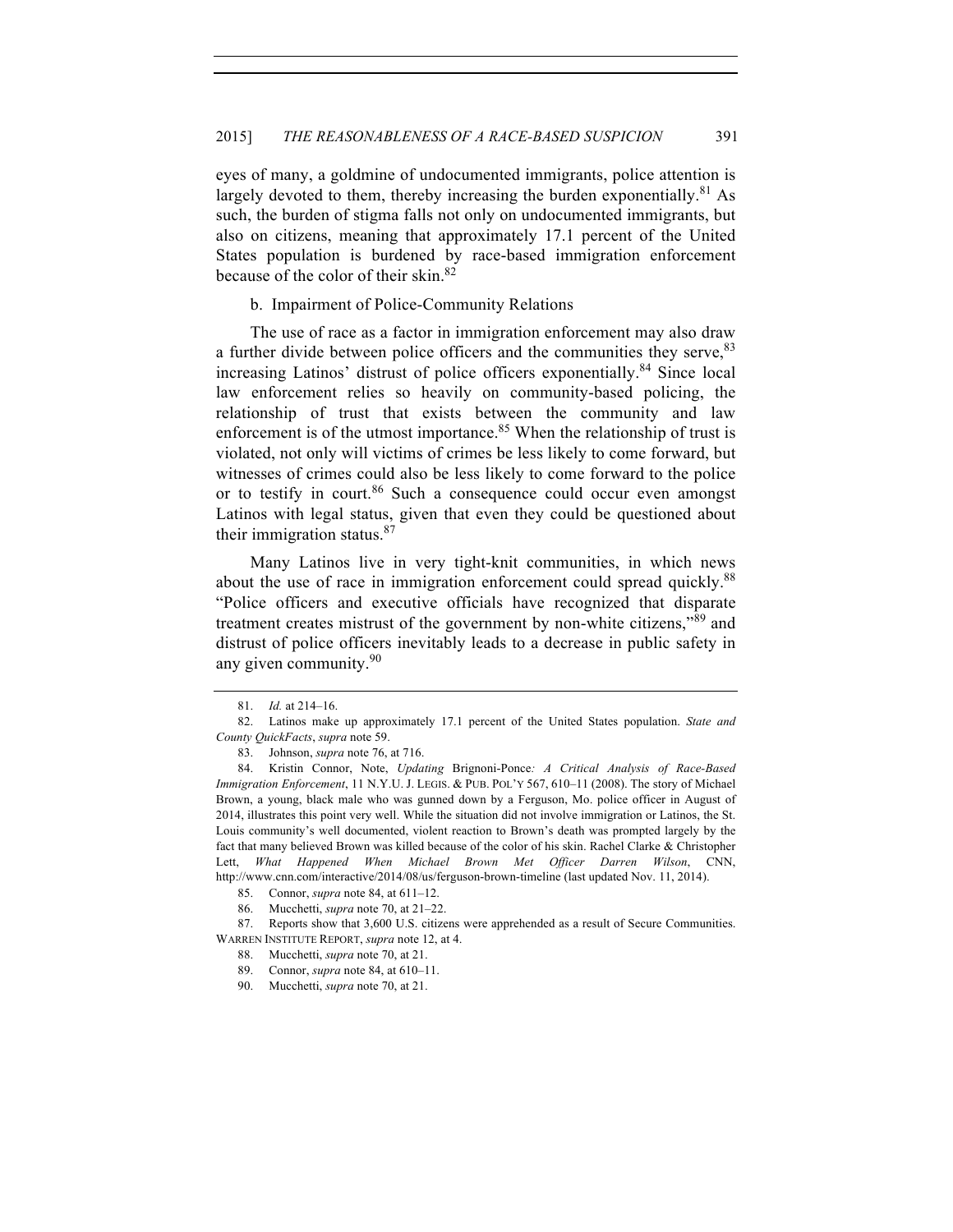### c. Reinforcement of Stereotypes and Animus Toward Latinos

While animus toward Latinos is certainly not a direct product of racial profiling in immigration enforcement, it is bred by the same sentiment that favors the use of race in immigration enforcement. When government officials discriminate on the basis of race in an effort to enforce federal immigration law, such behavior may breed animus toward Latinos and encourage other citizens to take the law into their own hands to expel "foreigners."<sup>91</sup> Indeed, "[n]egative stereotypes and unfavorable attitudes toward [Latinos] can cause individuals to treat them differently than nonstereotyped group members." $92$  As has already been discussed.  $93$ racially discriminatory immigration enforcement has a way of tagging Latinos "as perpetual foreigners in their own land,"<sup>94</sup> and gives citizens a reason to treat all Latinos as outsiders.

There is some evidence that the prolonged debate over immigration reform and the government's use of race in enforcing immigration laws have an impact on animus toward Latinos and may even lead to hate crimes.<sup>95</sup> A 2010 hate crime statistics report published by the Federal Bureau of Investigation ("FBI") noted that 66.6 percent of victims of ethnically motivated hate crimes in 2010 were attacked because of "anti-Hispanic bias."<sup>96</sup> Indeed, when local, state, or federal government officials permit the use of race in order to expel "alien immigrants," such dialogue may "lend legitimacy to a range of anti-immigration activities conducted by civilians."<sup>97</sup> Thus, race-based immigration enforcement "implicitly encourages race-based discrimination by private individuals against Latina/os and immigrants in American social life. Private citizens thus often support governmental reliance on race and, as a corollary, believe it permissible to rely on racial cues in private and social life."98 As such, negative rhetoric about immigrants and the view that Latinos are all undocumented immigrants may be correlated with an upward trend in

<sup>91.</sup> Johnson, *supra* note 76, at 733–34.

<sup>92.</sup> L. Song Richardson, *Arrest Efficiency and the Fourth Amendment*, 95 MINN. L. REV. 2035, 2048–49 (2011).

<sup>93.</sup> *See supra* Part III.B.1.

<sup>94.</sup> Mucchetti, *supra* note 70, at 16.

<sup>95.</sup> *Hate Crime Statistics 2010*, FBI (Nov. 2011), http://www.fbi.gov/about-us/cjis/ucr/hatecrime/2010.

<sup>96.</sup> *Id.*; Kevin R. Johnson & Joanna E. Cuevas Ingram, *Anatomy of a Modern Day Lynching: The Relationship Between Hate Crimes Against Latinas/os and the Debate over Immigration Reform*, 91 N.C. L. REV. 1613, 1625 (2013).

<sup>97.</sup> Mary Romero, *Are Your Papers in Order?: Racial Profiling, Vigilantes, and "America's Toughest Sheriff"*, 14 HARV. LATINO L. REV. 337, 349 (2011).

<sup>98.</sup> Johnson & Ingram, *supra* note 96, at 1628.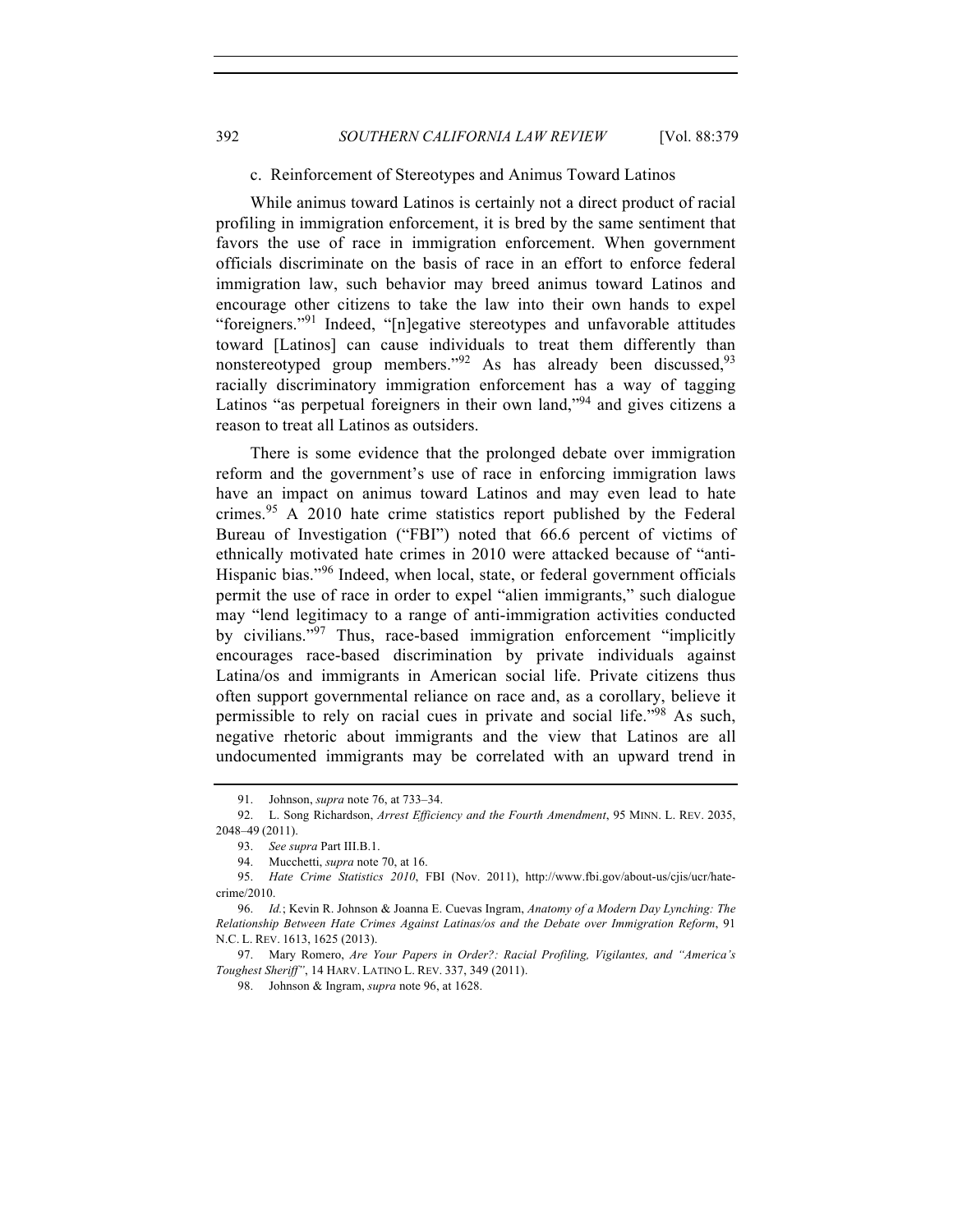violence against Latinos.<sup>99</sup>

One example of how such anti-immigrant animus can lead to violence is found in the story of Luis Ramirez.<sup>100</sup> Ramirez was attacked by four white teens in Shenandoah, Pennsylvania after he spoke to them in Spanish.<sup>101</sup> During the ensuing altercation that eventually led to his death, one of the teens yelled "This is Shenandoah. This is America. Go back to Mexico," while another yelled "Go home, you Mexican motherfucker."<sup>102</sup> In the years leading up to Ramirez's death, there had been heated debate about local immigration enforcement and an influx of Latinos in the area. $103$ 

2. Possible Government Interests in Using Race as a Proxy for Undocumented Status

In *Brignoni-Ponce*, the Supreme Court noted that the costs of immigration—which included economic costs, social costs, and a drain on public services—provided the justification for using "Mexican appearance" as proxy for undocumented status.<sup>104</sup> Thus, determining if and how government interests are affected by illegal immigration helps determine whether racial profiling is appropriate. Hypothetically, if the government interest in a strong economy were heavily impacted by illegal immigration, one might conclude that racial profiling to remove additional Latinos was justified, even if the harm of racially profiling Latinos were enormous. This type of justification is often set forth by proponents of racially profiling those with an "Arab appearance" in airports: because the harm done by a terrorist attack is so great, racial profiling is justified, irrespective of the harm done to those with an "Arab appearance," they say.<sup>105</sup> In the context of Latinos and immigration enforcement, most of the government interests that could justify race-based immigration enforcement are macroeconomic.

a. The Impact of Illegal Immigration on Jobs and the Economy

One economic cost commonly used to justify the use of "Mexican

<sup>99.</sup> Christina Iturralde, *Rhetoric and Violence: Understanding Incidents of Hate Against Latinos*, 12 N.Y. CITY L. REV. 417, 424–25 (2009).

<sup>100.</sup> Johnson & Ingram, *supra* note 96, at 1630.

<sup>101.</sup> *Id.* at 1630–31.

<sup>102.</sup> *Id.*

<sup>103.</sup> *Id.* at 1628–29.

<sup>104.</sup> United States v. Brignoni-Ponce, 422 U.S. 873, 878, 886–87 (1975).

<sup>105.</sup> *E.g.*, Deborah A. Ramirez, Jennifer Hoopes & Tara Lai Quinlan, *Defining Racial Profiling in a Post-September 11 World*, 40 AM. CRIM. L. REV. 1195, 1195 (2003); Thomas M. McDonnell, *Targeting the Foreign Born by Race and Nationality: Counter-Productive in the "War on Terrorism"?*, 16 PACE INT'L L. REV. 19, 21–22 (2004).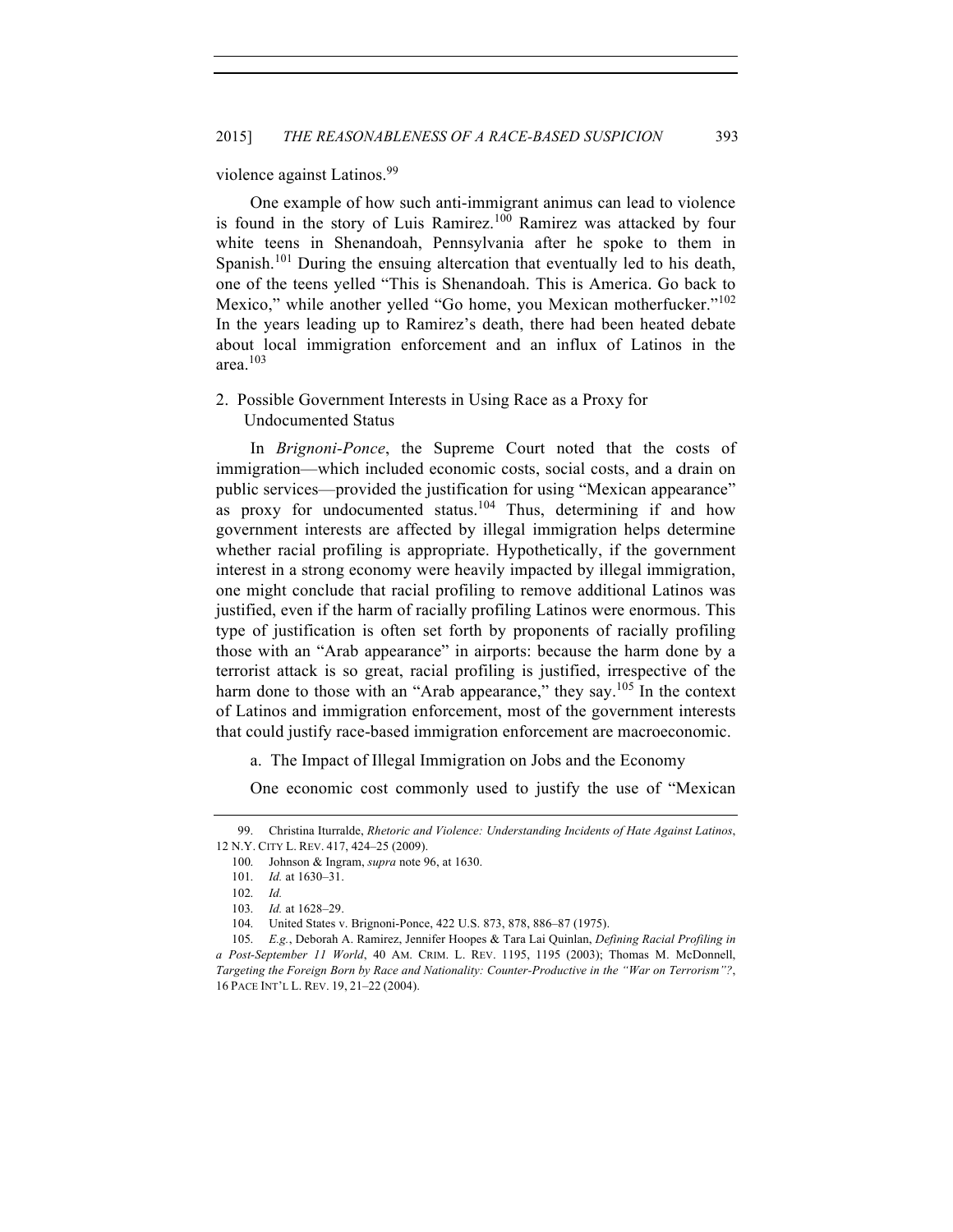appearance" as a factor in forming a reasonable suspicion is the idea that undocumented immigrants are "competing with citizens and legal resident aliens for jobs."<sup>106</sup> While available data is hardly conclusive, most data suggests that such a belief is largely unfounded, at least today.<sup>107</sup> In reality, immigrants' different skills complement the skills of domestic workers and thus "immigration increases the average wages of all native-born workers, except those who do not have a high-school diploma."<sup>108</sup>

To be sure, illegal immigration can have tangible impacts on lowskilled, domestic workers in discrete, urban areas where many undocumented immigrants tend to live.<sup>109</sup> In some areas, an influx of immigrants may compete with other low-wage workers for jobs and subsequently force some of those low-wage workers to other areas, creating a ripple effect throughout the country, an effect known as wage depression.110 However, a 2010 study found that the wage for the lowestskilled workers in the United States likely decreased only 0.1 percent from 1996 to 2006 as a result of immigration.<sup>111</sup>

Besides not meaningfully harming the job market or the economy, immigration actually contributes to the U.S. economy on a more macroeconomic level as well. One economist estimated that undocumented "immigrants contributed \$428 billion dollars to [America's] \$13.6 trillion gross domestic product in 2006."<sup>112</sup> Moreover, low-cost immigrant labor

112. Travis Loller, *Many Illegal Immigrants Pay Up at Tax Time*, USA TODAY (Apr. 11, 2008), http://usatoday30.usatoday.com/money/perfi/taxes/2008-04-10-immigrantstaxes\_N.htm.

<sup>106.</sup> *Brignoni-Ponce*, 422 U.S. at 878–79.

<sup>107.</sup> KEVIN R. JOHNSON, OPENING THE FLOODGATES: WHY AMERICA NEEDS TO RETHINK ITS BORDERS AND IMMIGRATION LAWS 133 (2007).

<sup>108.</sup> Giovanni Peri, *Immigrants, Skills, and Wages: Reassessing the Economic Gains from Immigration*, IMMIGR. POL'Y IN FOCUS, Mar. 2006, at 2–3, *available at* http://www.immigrationpolicy.org/special-reports/immigrants-skills-and-wages-measuring-economicgains-immigration. *See also* GIOVANNI PERI, FED. RESERVE BANK OF S.F., ECONOMIC LETTER: THE EFFECT OF IMMIGRANTS ON U.S. EMPLOYMENT AND PRODUCTIVITY 2–3, (Aug. 30, 2010), *available at*  http://www.frbsf.org/economic-research/publications/economic-letter/2010/august/effect-immigrantsus-employment-productivity/el2010-26.pdf ("[T]he total gains accruing to some U.S.-born workers are larger than the total losses suffered by others.").

<sup>109.</sup> JOHNSON, *supra* note 107, at 145.

<sup>110.</sup> *Id.*

<sup>111.</sup> Gianmarco I.P. Ottaviano & Giovanni Peri, *Rethinking the Effect of Immigration on Wages* 10 J. EUR. ECON. ASS'N (2012), *available at* http://economics.ucdavis.edu/people/gperi/site/papers/rethi nking-the-effect-of-immigration-on-wages. *See also* Howard F. Chang, *Migration as International Trade: The Economic Gains from the Liberalized Movement of Labor*, 3 UCLA J. INT'L L. & FOREIGN AFF. 371, 384 (1998) (concluding that the effect of illegal immigration on the economy is marginal). *But see* George J. Borjas & Lawrence F. Katz, *The Evolution of the Mexican-Born Workforce in the United States* 38 (Nat'l Bureau of Econ. Research, Working Paper No. 11281, 2005) (attributing wage reductions for low-skilled workers to undocumented immigrants).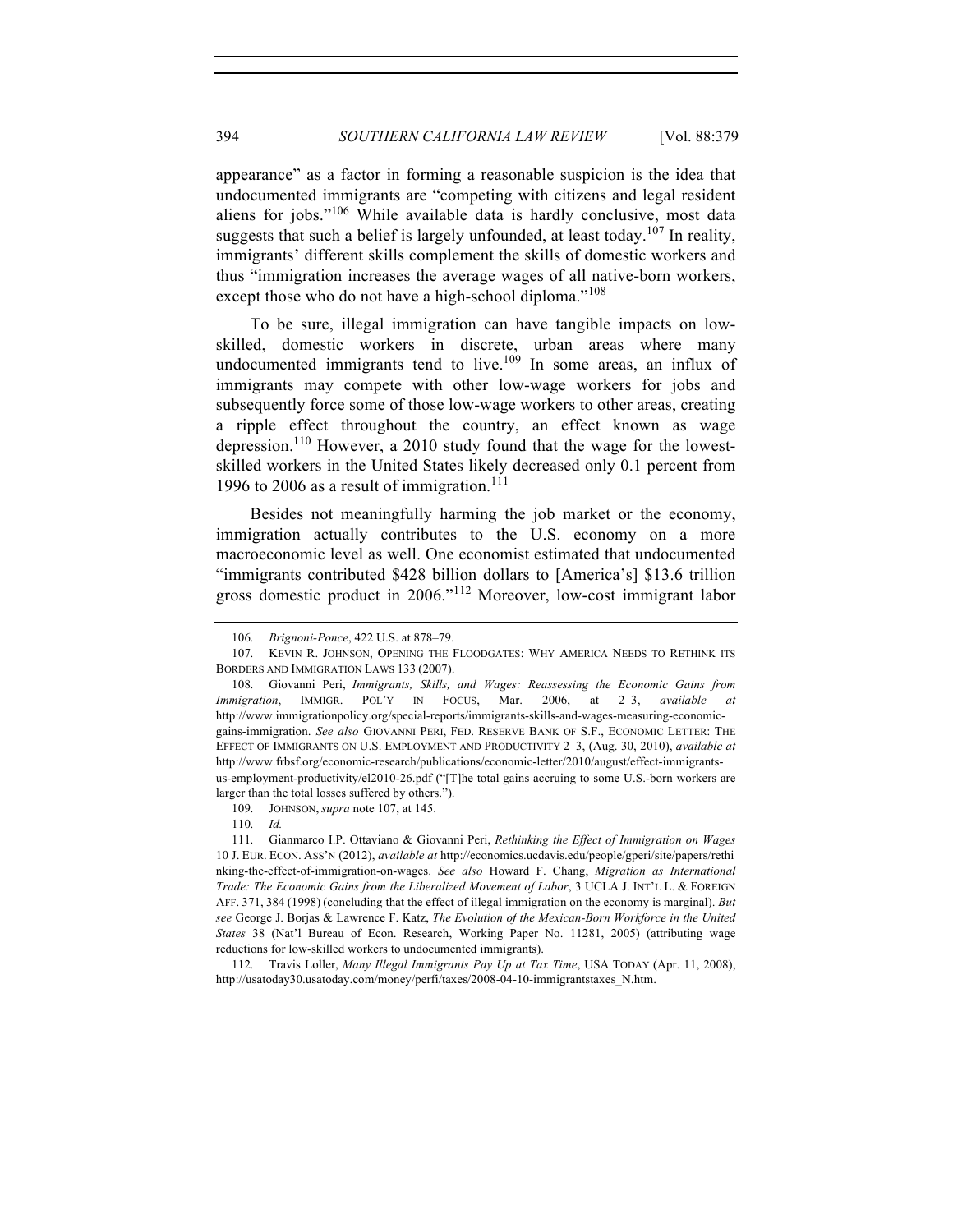actually increases the ability of U.S. businesses to compete in the global marketplace, by helping lower prices for commodities and by contributing money to the economy.<sup>113</sup> Furthermore, since an expanding labor force is necessary to achieve economic growth ahead of inflation, immigration both illegal and legal—may actually help the United States economy continue to grow.<sup>114</sup> According to Heidi Shierholz of the Economic Policy Institute, "there is a consensus that, on average, the incomes of families in this country are increased by a small, but clearly positive amount, because of immigration."<sup>115</sup> Thus, as Alan Greenspan said, "immigrants contribute<sup>[]</sup> more than their fair share to the economy."<sup>116</sup>

However, while the overall net effect of immigration on the economy is positive, the billions of dollars spent on immigration enforcement may outweigh this net gain.<sup>117</sup> The United States spent \$18 billion on immigration enforcement in 2012 alone, while spending 24 percent less— \$14.4 billion—on all other criminal federal law enforcement agencies, including the FBI, Drug Enforcement Administration, Secret Service, U.S. Marshals Service, and Bureau of Alcohol, Tobacco, Firearms, and Explosives.<sup>118</sup> Federal spending on immigration enforcement has continuously increased since 9/11, despite the fact that apprehensions as a result of immigration policing have dropped 53 percent since 2008.<sup>119</sup> It is unclear, of course, to what extent undocumented immigrants, whose choice to illegally enter the country partially contributes to federal spending, should be blamed for the federal government's bloated immigration budget. $120$ 

119. *Id.* at 13.

120. The federal government spends money on immigration enforcement in myriad ways, but most nonpartisan groups have criticized the United States' bloated immigration budget. *E.g.*, *Obama Administration Spent \$18B on Immigration Enforcement,* USA TODAY (Jan. 7, 2013), http://www.usato day.com/story/news/nation/2013/01/07/obama-immigration-enforcement/1815667 (noting that, according to a policy expert, "[n]o nation anywhere in the world has been as determined, has made as deep and expensive a commitment to, or has had as deep a reach in its enforcement efforts as the U.S.

<sup>113.</sup> JOHNSON, *supra* note 107, at 134.

<sup>114.</sup> *Id.*

<sup>115.</sup> Adam Davidson, *Do Illegal Immigrants Actually Hurt the U.S. Economy?*, N.Y. TIMES (Feb. 12, 2013), http://www.nytimes.com/2013/02/17/magazine/do-illegal-immigrants-actually-hurt-the-useconomy.html.

<sup>116.</sup> JOHNSON, *supra* note 107, at 133. For a discussion of the economic models used to determine the effect of immigration on the economy, see David Frum, *Does Immigration Harm Working Americans?*, THE ATLANTIC (Jan. 5, 2015), http://www.theatlantic.com/business/archive/2015/01/doesimmigration-harm-working-americans/384060.

<sup>117.</sup> *Id.* at 135.

<sup>118.</sup> DORIS MEISSNER ET AL., MIGRATION POL'Y INST., IMMIGRATION ENFORCEMENT IN THE UNITED STATES: THE RISE OF A FORMIDABLE MACHINERY 18 (2013), *available at*  http://www.migrationpolicy.org/pubs/pillars-reportinbrief.pdf.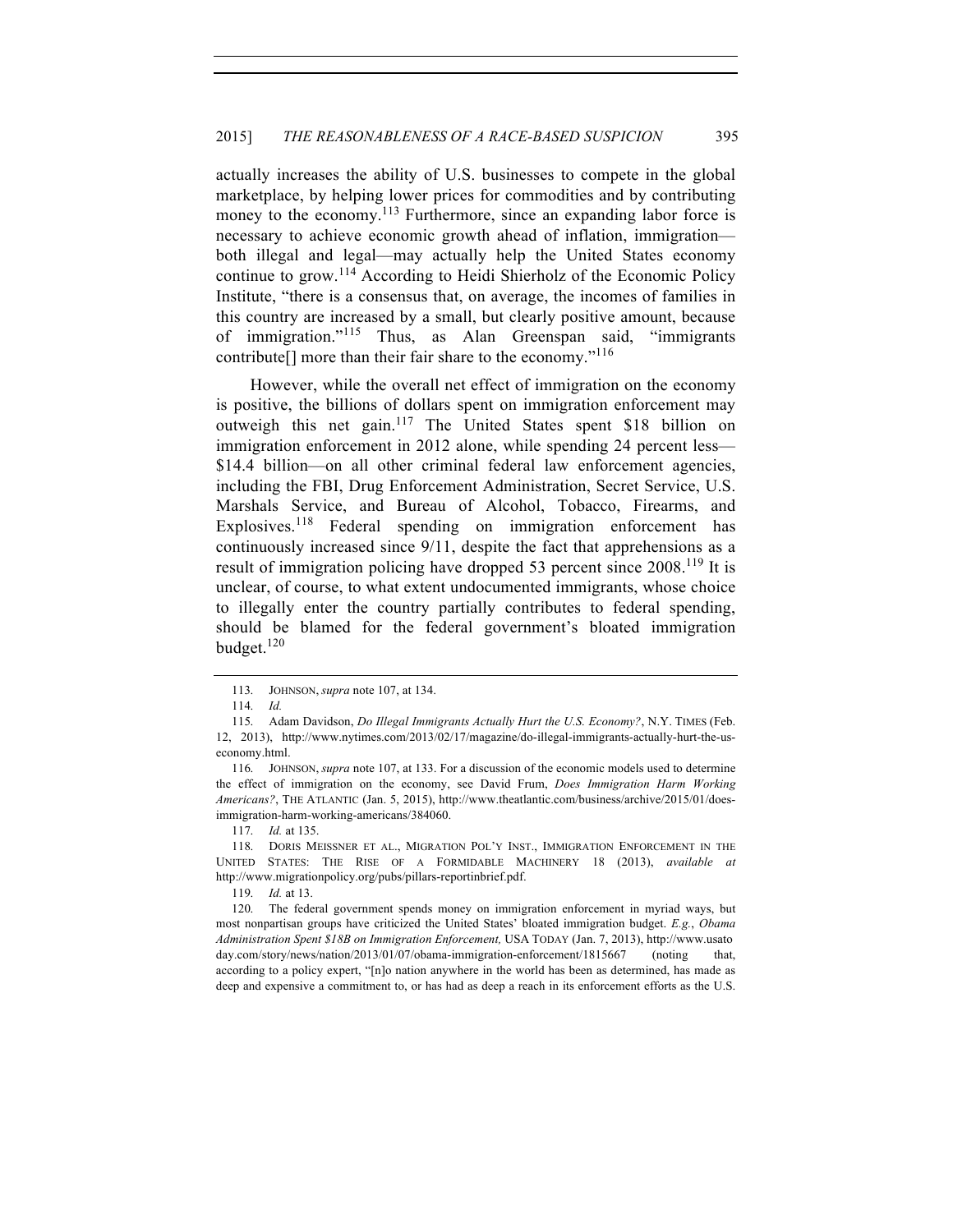### b. The Impact of Illegal Immigration on Social Services and Taxes

Those in favor of strict immigration enforcement commonly point to the undocumented immigrants' consumption of social services as one justification for using "Mexican appearance" as a factor in immigration enforcement.<sup>121</sup> In reality, undocumented immigrants are not eligible for the supplemental nutrition assistance program (i.e., food stamps), $122$  oldage assistance, aid to families with dependent children, aid to the blind, aid to the permanently disabled, supplemental security income,  $123$  Medicare hospital insurance,<sup>124</sup> or Medicaid hospital insurance for the aged.<sup>125</sup> Most states, including those with high immigrant populations, have similar restrictions on eligibility for state-funded social services.<sup>126</sup> Thus, undocumented immigrants are only eligible for some of the least costly government programs, like Women, Infants, and Children ("WIC").<sup>127</sup>

Despite this, several states have passed laws seeking to bar undocumented immigrants from receiving any social services at all. Proposition 187, passed in California in 1994 and subsequently struck down, attempted to bar undocumented immigrants from receiving any public benefits.<sup>128</sup> Arizona's SB 1070 had similar provisions.<sup>129</sup> Such laws ignore the fact that undocumented immigrants have never had the ability to receive any of the major government benefits programs.<sup>130</sup> Moreover, even if they were eligible, many would avoid any contact with the government due to a fear that such contact could affect their immigration status.<sup>131</sup>

128. JOHNSON, *supra* note 107, at 150.

129. S.B. 1070, 49th Leg., 2d Reg. Sess. (Ariz. 2010), *available at* http://www.azleg.gov/legtext/49leg/2r/bills/sb1070s.pdf.

130. JOHNSON, *supra* note 107, at 151. *See also* Francine J. Lipman, *The Taxation of Undocumented Immigrants: Separate, Unequal, and Without Representation*, 9 HARV. LATINO L. REV. 1, 6 (2006) ("Generally, the only benefits federally required for undocumented immigrants are emergency medical care . . . and elementary and secondary public education.").

131. JOHNSON, *supra* note 107, at 151*. See also* Stephen H. Legomsky, *Immigration, Federalism, and the Welfare State*, 42 UCLA L. REV. 1453, 1459–60 (1995) ("Any alien who becomes a public charge within five years after entry can be deported unless he or she affirmatively proves that the causes of the dependency arose after entry."); Peter L. Reich, *Jurisprudential Tradition and Undocumented Alien Entitlements*, 6 GEO. IMMIGR. L.J. 1, 4 (1992) ("Unauthorized aliens often forego both necessary

has"). While the United States spends billions on immigration enforcement, it could in fact reap benefits from a more liberal immigration system. JOHNSON, *supra* note 107, at 145–48.

<sup>121.</sup> United States v. Brignoni-Ponce, 422 U.S. 873, 878–79 (1975).

<sup>122.</sup> 7 U.S.C. § 2015(f) (2012); 7 C.F.R. § 273.4 (2014).

<sup>123.</sup> 45 C.F.R. § 233.50 (2014).

<sup>124.</sup> 42 U.S.C. § 1395i-2 (2012).

<sup>125.</sup> 42 U.S.C. § 1395o (2012).

<sup>126.</sup> *E.g.*, CAL. WELF. & INST. CODE § 14011.2(d) (West 2006).

<sup>127.</sup> *See* 42 U.S.C. § 1786(d) (2012) (listing eligibility requirements that do not explicitly state that the benefits are only for citizens or legal permanent residents).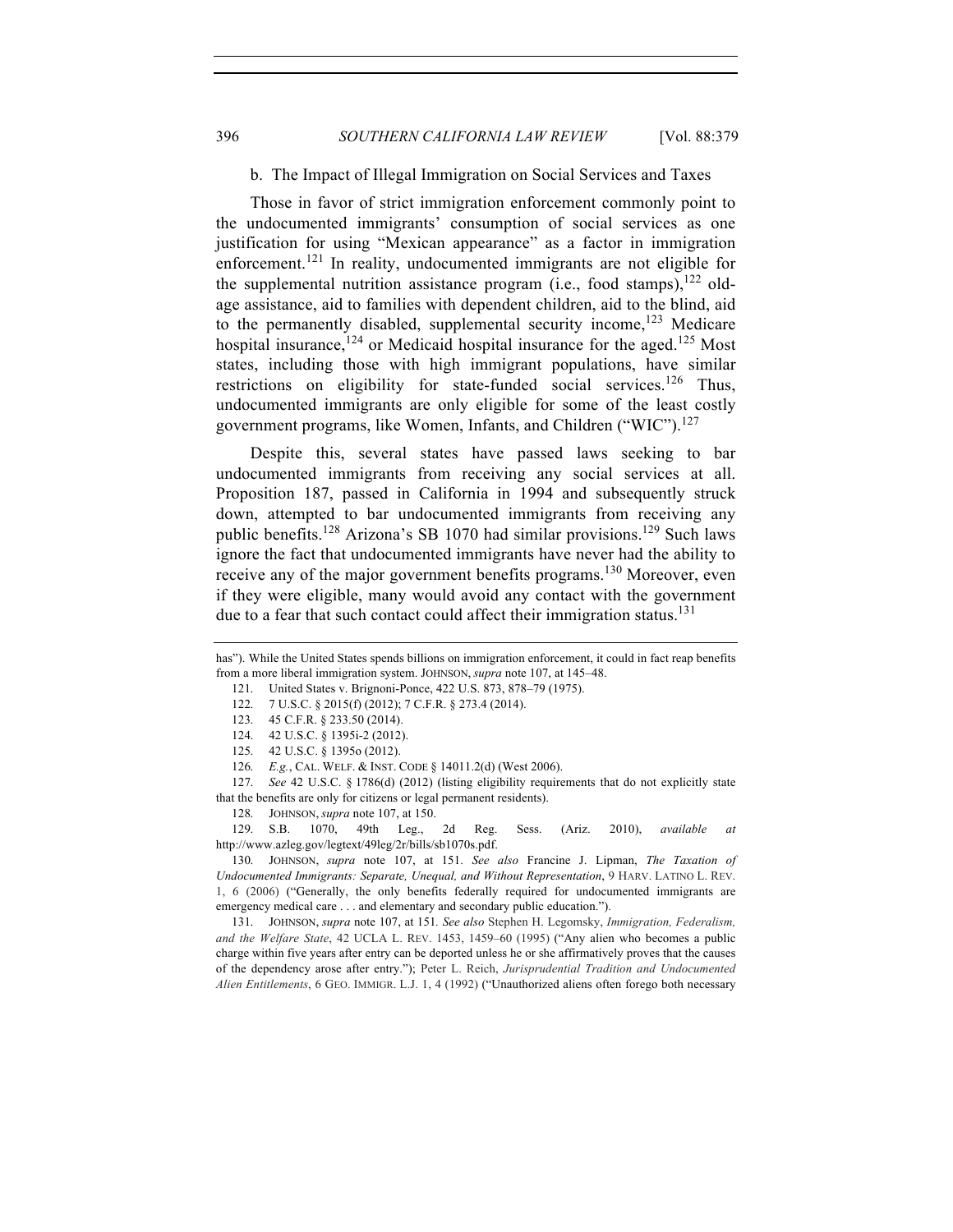In addition, although undocumented immigrants cannot receive costly public benefits, they still contribute "payroll taxes, including Social Security, Medicare, and unemployment taxes."<sup>132</sup> Because the IRS is prohibited from sharing taxpayer information with other agencies<sup>133</sup> like the Department of Homeland Security, undocumented immigrants have little incentive not to file taxes, especially since many of them are told that paying their taxes will help them gain legal status at a later date.<sup>134</sup> As such, most undocumented immigrants pay taxes with Taxpayer Identification Numbers or with false Social Security numbers, never collecting any benefits from such payments.<sup>135</sup> Some have estimated that the federal government gained \$90 billion in revenue for Medicare, Social Security, and tax liability between the years 1996 and 2003 due to tax payments by undocumented immigrants.<sup>136</sup>

Even if undocumented immigrants did not pay taxes with false identification information, most pay sales and property taxes, which go to states and municipalities.<sup>137</sup> A study by the Institute for Taxation and Economic Policy, for example, found that households headed by undocumented immigrants paid \$11.2 billion dollars in state and local taxes in 2010.<sup>138</sup> California, the state with the largest undocumented population,  $^{139}$  was estimated to have received \$2.7 billion in tax revenue from undocumented immigrants that same year. $140$  Thus, state and local governments also benefit from taxes paid by undocumented immigrants.

State and local governments, however, are faced with paying for education<sup>141</sup> and emergency healthcare<sup>142</sup> for undocumented immigrants.<sup>143</sup> States with large populations of undocumented immigrants, like California and Arizona, bear the brunt of the costs imposed by illegal immigration, without much help from the large tax revenues received by the federal

medical care and other public assistance because they fear INS detection . . . .").

<sup>132.</sup> JOHNSON, *supra* note 107, at 151–52.

<sup>133.</sup> I.R.C. § 6103 (2012).

<sup>134.</sup> JOHNSON, *supra* note 107, at 152.

<sup>135.</sup> *Id*.

<sup>136.</sup> Loller, *supra* note 112.

<sup>137.</sup> Lipman, *supra* note 130, at 6.

<sup>138.</sup> *Unauthorized Immigrants Pay Taxes, Too*, IMMIG. POL'Y CTR. (April 18, 2011), http://www.immigrationpolicy.org/just-facts/unauthorized-immigrants-pay-taxes-too.

<sup>139.</sup> Passel & Cohn, *supra* note 61, at ii.

<sup>140.</sup> *Id.*

<sup>141.</sup> *See infra* Part III.B.2.c.

<sup>142.</sup> *See infra* Part III.B.2.d.

<sup>143.</sup> JOHNSON, *supra* note 107, at 152–53.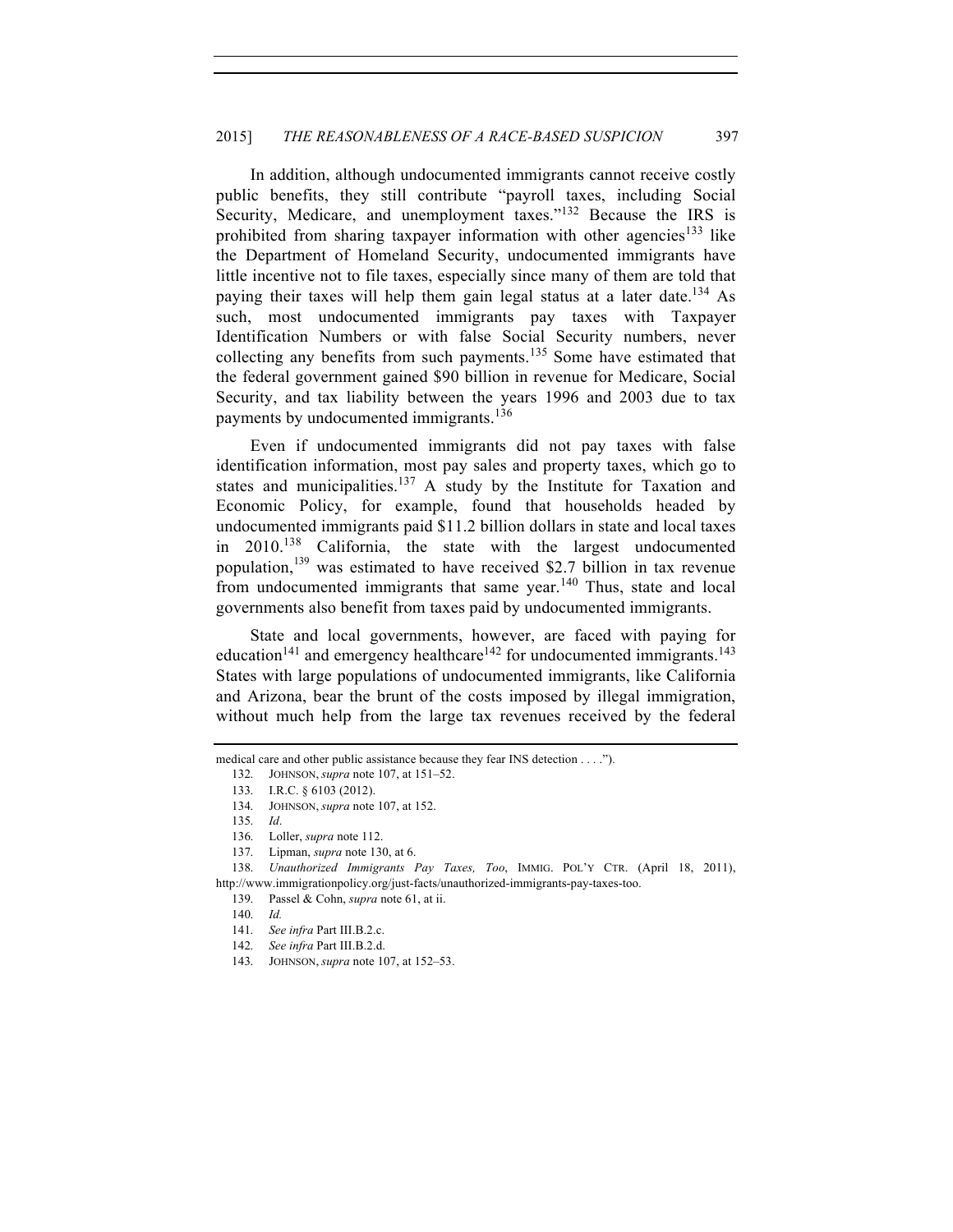government.144 As such, there is a sharp divide between who bears the fiscal costs and who receives the tax benefits of illegal immigration, which has often led to tension between states and the federal government.<sup>145</sup>

c. The Impact of Undocumented Immigrants and Their Children on Secondary Education

Because the Supreme Court held in *Plyer v. Doe* that a Texas statute denying undocumented children access to public education violated the Equal Protection Clause of the Fourteenth Amendment, all children in this country, irrespective of their parents' legal status, are entitled to a secondary education.<sup>146</sup> Thus, since some undocumented parents may not be paying taxes to account for the cost of their child's education, the cost of educating some undocumented children is borne by state governments and taxpayers. Studies suggest that children of undocumented parents whether the child is a U.S. citizen or not—make up approximately 6.8 percent of children in elementary schools around the country.147 Thus, the cost of educating children whose undocumented parents do not pay some types of taxes can be fairly substantial.

There are, however, several economic reasons for educating undocumented children. For one, many undocumented immigrants pay taxes.<sup>148</sup> As such, they are in fact contributing to state revenue used to finance public education.<sup>149</sup> Secondly, educating children provides them with skills they can then use to work, contribute to the economy, and pay taxes themselves. Finally, preventing undocumented children, who were brought to the United States by their parents, the opportunity to gain an education would create "a permanent caste of undocumented resident aliens,"<sup>150</sup> depriving a large percentage of the population of the chance to work and positively contribute to the economy.<sup>151</sup>

- 147. Passel & Cohn, *supra* note 61, at 9.
- 148. *See supra* Part III.B.2.b.
- 149. *Id.*
- 150. *Plyer*, 457 U.S. at 218–19.

<sup>144.</sup> *Id.* at 153.

<sup>145.</sup> One of the main reasons immigration enforcement has become such a hot button issue, besides 9/11, is because of the substantial economic costs of illegal immigration borne by state and local governments. *Id.* at 152–53. Arizona, California, Florida, New Jersey, New York, and Texas have all sued the federal government to receive additional help to pay costs associated with illegal immigration. *Id.* at 153. Because the states only receive a small percentage of taxes paid by undocumented immigrants, states bear most of the burdens of illegal immigration. *Id.*

<sup>146.</sup> Plyer v. Doe, 457 U.S. 202, 230 (1982).

<sup>151.</sup> *Id.* at 223. Given the Supreme Court's ruling that the cost of educating undocumented children should be borne by the nation and its states, for constitutional reasons, the overall costs of education should probably not be considered a government interest in this context. *Id.* at 229. Not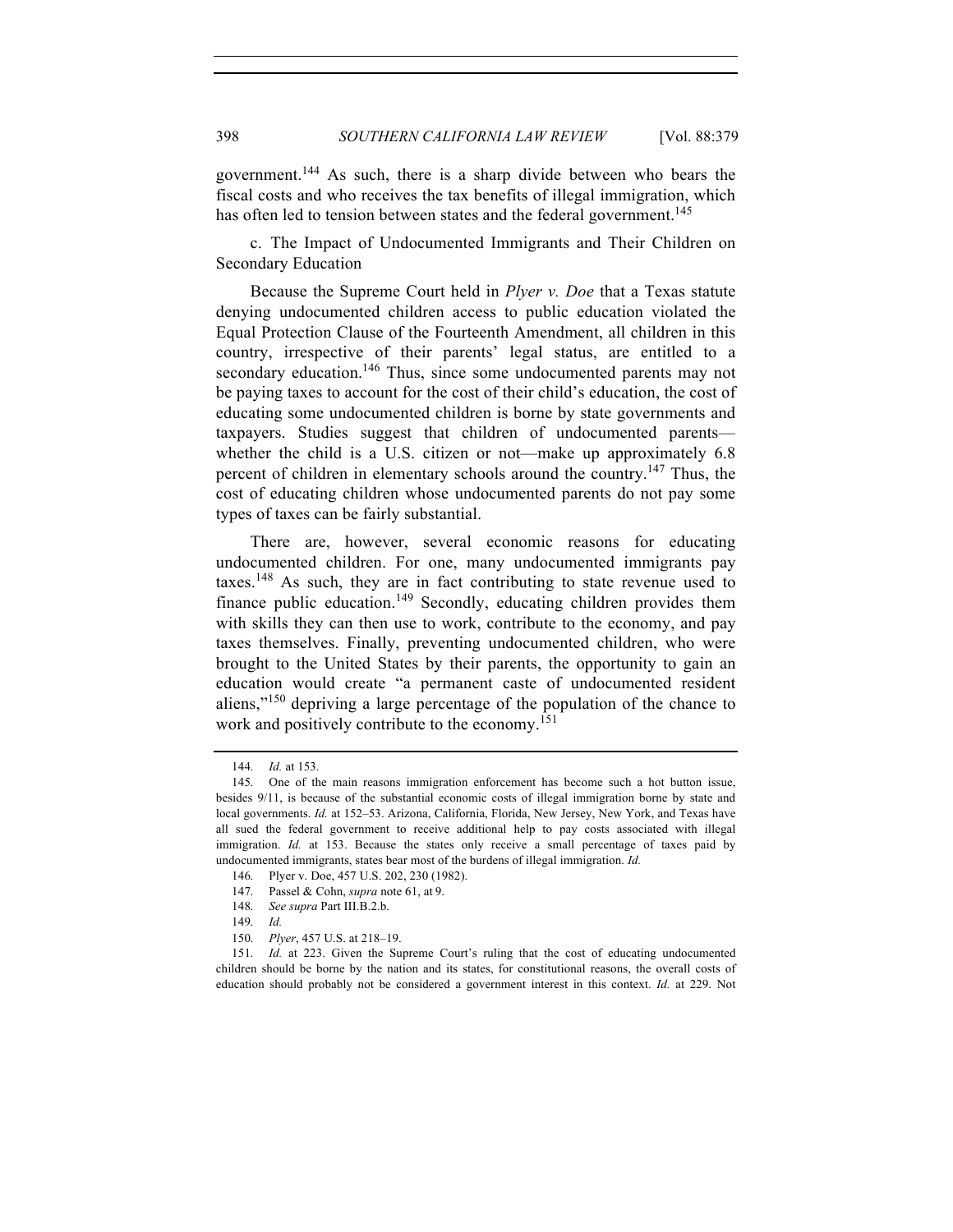### d. The Impact of Illegal Immigration on Healthcare

The Emergency Medical Treatment and Active Labor Act requires doctors to provide emergency treatment to any person who enters their hospital,  $152$  including undocumented immigrants.<sup>153</sup> The state of Arizona, for example, typically pays approximately \$90 million a year to provide such services,<sup>154</sup> while the federal government provides only approximately  $$650,000$  to offset those costs.<sup>155</sup> Providing emergency services to undocumented immigrants thus amounts to a significant cost.<sup>156</sup> Because of costs like this, some states have taken to deporting undocumented immigrants directly from hospitals.<sup>157</sup>

However, despite the stereotype that undocumented immigrants are depleting healthcare resources by making multiple emergency visits, most studies suggest that undocumented immigrants visit the hospital much less than other groups.<sup>158</sup> In fact, undocumented immigrants may spend less on health care than legal immigrants and U.S. natives, because they "tend to be cheaper and healthier than the general population."<sup>159</sup> "There's a selection effect because people really have to have a lot of gumption and motivation to come here without authorization, and they're often coming here for manual labor jobs."<sup>160</sup> Thus, even though undocumented immigrants certainly do use healthcare resources, their impact on the healthcare system is likely exaggerated.

Outside of visits for childbirth, the rate of doctor's and ambulatory visits among the undocumented population is comparable to or lower than the rate in the general population,  $161$  and undocumented Latinos are 50

educating undocumented children would violate the Equal Protection Clause of the Fourteenth Amendment. *Id.* at 230.

<sup>152.</sup> 42 U.S.C. § 1395dd(a) (2012).

<sup>153.</sup> Madeleine Pelner Cosman, *Illegal Aliens and American Medicine*, 10 J. AM. PHYSICIANS & SURGEONS 6, 6 (2005).

<sup>154.</sup> JOHNSON, *supra* note 107, at 152–53.

<sup>155.</sup> Nathanael J. Scheer, Comment, *Keeping the Promise: Financing EMTALA's Guarantee of Emergency Medical Care for Undocumented Aliens in Arizona*, 35 ARIZ. ST. L.J. 1413, 1414 (2003).

<sup>156.</sup> JOHNSON, *supra* note 107, at 152–53.

<sup>157.</sup> Janet L. Dolgin & Katherine R. Dieterich, *When Others Get Too Close: Immigrants, Class, and the Health Care Debate*, 19 CORNELL J.L. & PUB. POL'Y 283, 293–94 (2010).

<sup>158.</sup> Jim P. Stimpson, Fernando A. Wilson & Dejun Su, *Unauthorized Immigrants Spend Less than Other Immigrants and U.S. Natives on Health Care*, 32 HEALTH AFF. 1313, 1315 (2013).

<sup>159.</sup> Jennifer Medina, *California Pushes for Immigrant Health*, N.Y. TIMES (June 22, 2013), http://www.nytimes.com/2013/06/22/us/in-california-a-push-for-immigrant-health.html (quoting researcher Jim P. Stimpson).

<sup>160.</sup> *Id.* (internal quotation marks omitted).

<sup>161.</sup> Marc L. Berk et al., *Health Care Use Among Undocumented Latino Immigrants*, 19 HEALTH AFF. 51, 51–64 (July 2000), *available at* http://content.healthaffairs.org/content/19/4/51.full.pdf. For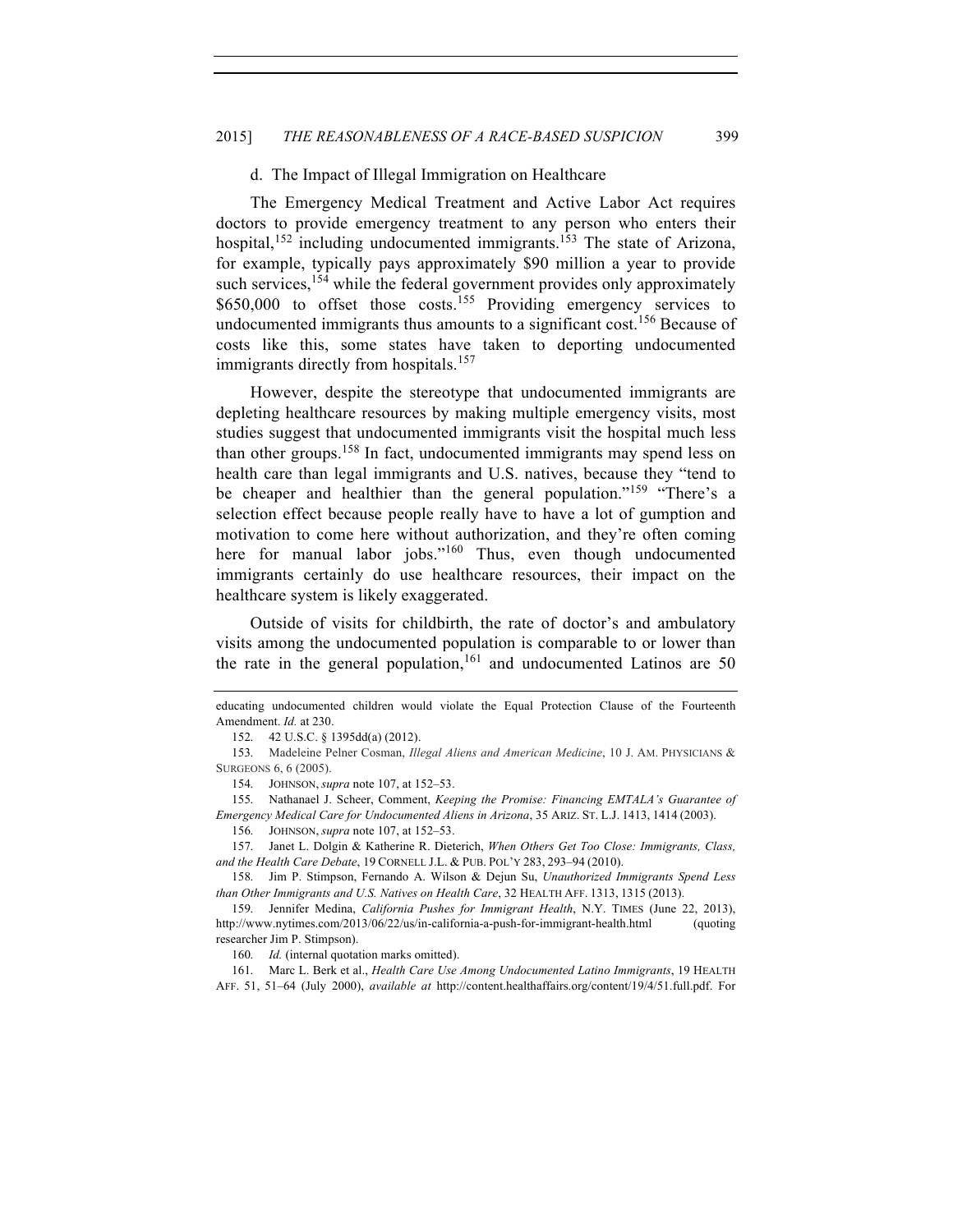percent less likely than other members of society to visit emergency rooms.<sup>162</sup> One reason for such statistics may be that undocumented persons fear how a visit to the doctor might affect their immigration status.<sup>163</sup>

In sum, providing emergency health care is certainly one cost of illegal immigration, but the cost is not as high as is stereotypically portrayed,<sup>164</sup> especially given that undocumented immigrants contribute to state economies by paying taxes.

e. The Impact of Illegal Immigration on Crime and Public Safety

If statistics showed that undocumented immigrants generated a substantial increase in crime or violence, such statistics could provide one justification for the use of Mexican appearance as a proxy for undocumented status in immigration enforcement.<sup>165</sup> Some politicians have already attempted to use such justifications. In 2010, Arizona Governor Jan Brewer claimed that undocumented immigrants were the culprits behind numerous beheaded bodies that were found in the Arizona desert, a claim that was later proved false.166 Later, Brewer told the public that undocumented immigrants "are coming here and they're bringing drugs, and they're doing drop houses and they're extorting people and they're terrorizing the families. That is the truth."<sup>167</sup>

163. Marc L. Berk & Claudia L. Schur, *The Effect of Fear on Access to Care Among Undocumented Latino Immigrants*, 3 J. IMMIGRANT & MINORITY HEALTH 151, 151–56 (2001).

164. *But see* Neal Asbury, *The Cost of Permanent Patients*, MONEYNEWS, (May 9, 2013), http://www.moneynews.com/NealAsbury/Immigration-healthcare-illegal-emergency/2013/05/09/id/503 579 (estimating that the cost of treating uninsured immigrants reaches \$4.3 billion per year).

165. Similar to arguments that safety concerns justify race-based immigration enforcement are justifications due to concerns over terrorism. Senator John Cornyn said that the debate over immigration reform "is . . . first and foremost about our Nation's security. In a post-9/11 world, border security is national security." KEVIN R. JOHNSON & BERNARD TRUJILLO, IMMIGRATION LAW AND THE US-MEXICO BORDER 217 (2011). While the government certainly has a compelling interest in preventing terrorism, "not one terrorist has entered the United States from Mexico," suggesting that the government's interest in preventing terrorism should not be given as much weight in the context of Latinos. Peter Beinart, *The Wrong Place to Stop Terrorists*, WASH. POST (May 4, 2006), http://www.washingtonpost.com/wp-dyn/content/article/2006/05/03/AR2006050302199.html.

166. Dana Milbank, Op-Ed., *Headless Bodies and Other Immigration Tall Tales in Arizona*, WASH. POST (July 11, 2010), http://www.washingtonpost.com/wp-dyn/content/article/2010/07/09/AR2 010070902342.html.

167. *Id.*

another study that found similar results, see Alexander N. Ortega et al., *Health Care Access, Use of Services, and Experiences Among Undocumented Mexicans and Other Latinos*, 167 ARCHIVES INTERNAL MED. 2354, 2357 (2007) (detailing health care access and use statistics of undocumented Latinos).

<sup>162.</sup> Ortega et al., *supra* note 161. *See also* Mary Engel, *Latinos' Use of Health Services Studied*, L.A. TIMES (Nov. 27, 2007), http://articles.latimes.com/2007/nov/27/local/me-immigrants27 (supporting the proposition that undocumented Latinos are 50 percent less likely to visit emergency rooms than other members of society).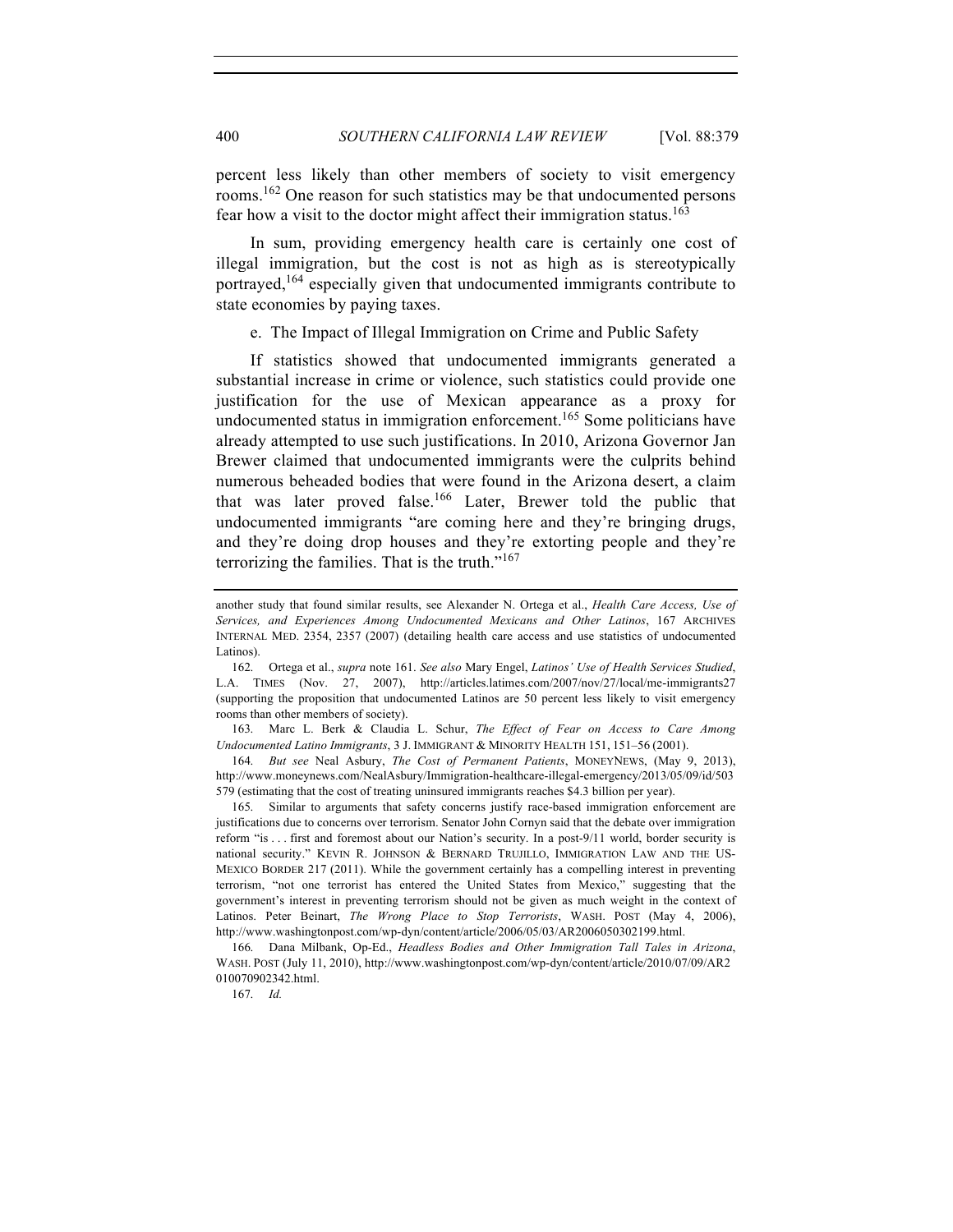Statistics suggest, however, that there is no correlation between undocumented immigrants and increasing crime.<sup>168</sup> A 2010 study done at the University of California, Berkeley, found that "there is no evidence that California is in the midst of a crime emergency as a result of substantial migration of persons born in other nations."<sup>169</sup> The study actually found that crime in California has decreased as migration to California has increased.170 In fact, the majority of current social science research indicates that immigration is positively correlated with decreasing crime.<sup>171</sup> Thus, while taxpayers do pay the cost of incarcerating those undocumented immigrants who are convicted of crimes,<sup>172</sup> the fear that immigration will significantly increase crime is probably unfounded.<sup>173</sup>

# C. INITIAL CONCLUSIONS

By "balanc[ing] between the public interest and the individual's right to personal security free from arbitrary interference by law officers,"<sup>174</sup> it becomes evident that there is a significant "public interest" in enforcing immigration laws. Indeed, illegal immigration does impose significant macroeconomic costs on states and the federal government, even if the weightiness of the government interest in preventing illegal immigration is often exaggerated. However, the ineffectiveness of racial profiling<sup>175</sup> and the distinct harms faced by Latinos<sup>176</sup> suggest that racial profiling of

169. BARRY KRISBERG, BERKELEY CTR. FOR CRIMINAL JUSTICE, WHERE IS THE FIRE? IMMIGRANTS AND CRIME IN CALIFORNIA 111 (2010), *available at*  http://www.law.berkeley.edu/files/Where\_is\_the\_fire.pdf.

170. *Id.* at 8.

<sup>168.</sup> *See, e.g.*, KRISTIN F. BUTCHER & ANNE MORRISON PIEHL, PUB. POLICY INST. OF CAL., CRIME, CORRECTIONS, AND CALIFORNIA: WHAT DOES IMMIGRATION HAVE TO DO WITH IT? 1, 12 (2008), *available at* http://www.ppic.org/content/pubs/cacounts/cc\_208kbcc.pdf (stating that U.S. born institutionalization rates are ten times higher than those of non-citizens); Robert J. Sampson, *Rethinking Crime and Immigration*, CONTEXTS (Jan. 9, 2008), http://contexts.org/articles/winter-2008/sampson (arguing that immigration leads to lower crime rates). *But see* Steven A. Camarota & Jessica M. Vaughan, *Immigration and Crime: Assessing a Conflicted Iussue*, CTR. FOR IMMIGR. STUD., (Nov. 2009), http://www.cis.org/sites/cis.org/files/articles/2009/crime.pdf (providing statistics suggesting that there is a high rate of criminality among immigrants).

<sup>171.</sup> RAMIRO MARTINEZ, JR., LATINO HOMICIDE: IMMIGRATION, VIOLENCE, AND COMMUNITY 27–28 (2002).

<sup>172.</sup> JOHNSON, *supra* note 107, at 155.

<sup>173.</sup> Indeed, a recent study found that, contrary to public opinion, immigration enforcement does not reduce crime. Adam B. Cox & Thomas J. Miles, *Does Immigration Enforcement Reduce Crime? Evidence from "Secure Communities"*, 57 J.L. & ECON. (forthcoming Nov. 2014) (manuscript at 38), *available at* http://www.law.uchicago.edu/files/file/does\_immigration\_enforcement\_reduce\_crime\_082 514.pdf.

<sup>174.</sup> United States v. Brignoni-Ponce, 422 U.S. 873, 878 (1975).

<sup>175.</sup> *See supra* Part III.A.

<sup>176.</sup> *See supra* Part III.B.1.a.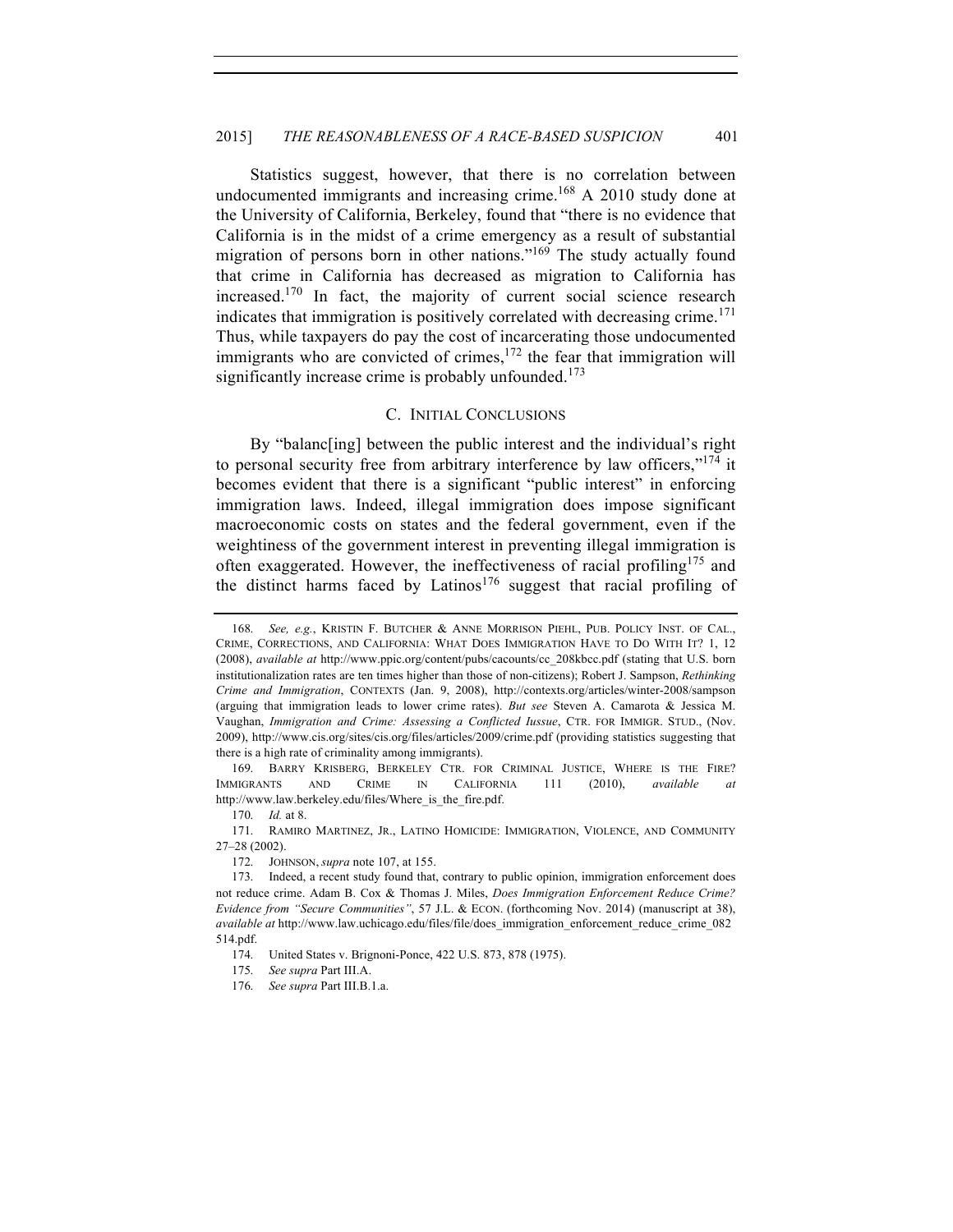Latinos does not advance that government interest. Thus, because it is not "reasonable" for Mexican appearance to be an inherently suspicious characteristic when immigration laws are being enforced, any stops that use race as a predictive factor should violate the Fourth Amendment.

Attorney General Holder's announcement that the DOJ's racial profiling guidelines will be updated to include all types of profiling represents a recognition, at least implicitly, that the DOJ agrees that appearance is not relevant to predicting one's criminality or immigration status.<sup>177</sup> If the DOJ guidelines are applied to immigration enforcement officials, the announcement will also represent a realization that the government interests in strict immigration enforcement, which are almost exclusively economic, do not outweigh the harms caused by race-based immigration enforcement.<sup>178</sup>

# IV. RECOMMENDATIONS FOR AVOIDING FOURTH AMENDMENT VIOLATIONS

### A. DOCTRINAL RECOMMENDATIONS

## 1. Remedies for Fourth Amendment Violations

One way in which racial profiling in immigration enforcement could be addressed—either through legislation, regulations, or the courts—is through the creation of additional remedies for those whose Fourth Amendment rights are violated during a race-based stop. Two remedies in particular would at least partially rectify the violation of noncitizens' rights and incentivize police officers to abide by the DOJ's 2014 racial profiling guidelines: (1) the expansion of the exclusionary rule to civil removal proceedings; and (2) the exercise of prosecutorial discretion by DHS for those whose rights are violated.

a. The Exclusionary Rule

The exclusionary rule is the primary way by which courts enforce the

<sup>177.</sup> *See supra* Part III.A.

<sup>178.</sup> It is worth noting that the preceding discussion is also relevant to an Equal Protection analysis of racial profiling in immigration enforcement. Racial profiling claims are often litigated as equal protection claims. Bernard E. Harcourt, *Rethinking Racial Profiling: A Critique of the Economics, Civil Liberties, and Constitutional Literature, and of Criminal Profiling More Generally*, 71 U. CHI. L. REV. 1275, 1278 (2004). Since racial classifications trigger strict scrutiny, the preceding discussion of the government's interests in strict immigration enforcement are the interests that would need to be deemed compelling to justify race-based immigration enforcement. Furthermore, if race is not relevant to immigration policing, it is also not narrowly tailored, even if the above-discussed interests are deemed compelling.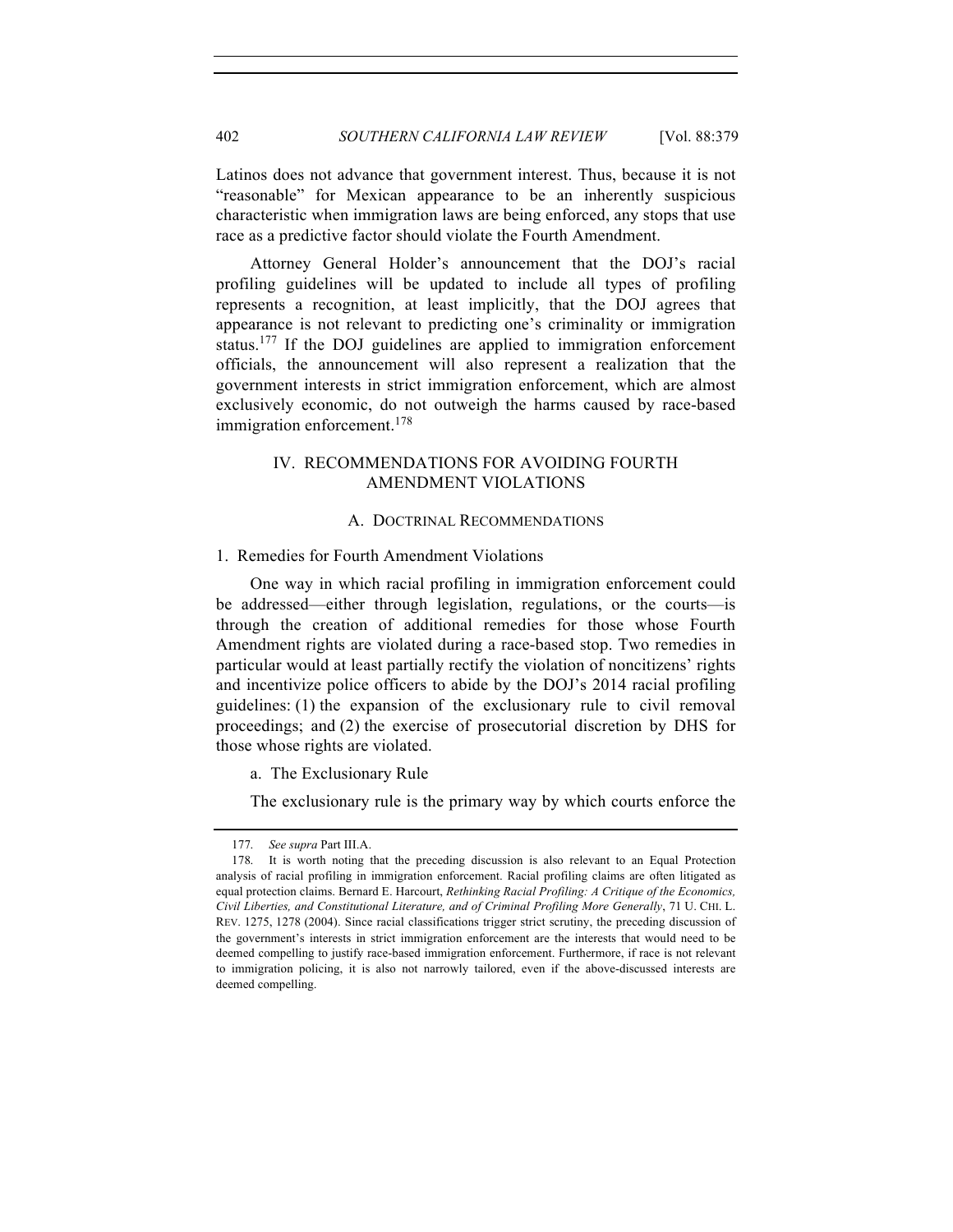Fourth Amendment.<sup>179</sup> The application of the exclusionary rule is simple: any evidence obtained in violation of the Fourth Amendment is to be excluded from trial,<sup>180</sup> unless the violation was done in objective good faith.<sup>181</sup> The exclusionary rule does not apply in civil removal proceedings, however.182 In *I.N.S. v. Lopez Mendoza*, the Supreme Court held that the exclusionary rule would not apply in removal proceedings, absent a showing of a particularly "egregious" Fourth Amendment violation, mainly due to concerns over the efficiency of the immigration court system.<sup>183</sup> According to the Court, for a Fourth Amendment violation to be egregious and thus lead to the application of the exclusionary rule, it must "transgress notions of fundamental fairness and undermine the probative value of evidence obtained."<sup>184</sup>

For any racial profiling reform to be meaningful, however, remedies like the exclusionary rule should be available to noncitizens in civil removal proceedings. The Supreme Court in *Lopez-Mendoza* noted that a need for the exclusionary rule could eventually come to pass, "if there developed good reason to believe that Fourth Amendment violations by INS officers were widespread."<sup>185</sup> The Court's decision, however, was partially motivated by the belief that the INS had "its own comprehensive scheme for deterring Fourth Amendment violations by its officers."<sup>186</sup> ICE currently does not have such a scheme, and as noted previously, the increasing use of local and state police officers in immigration enforcement has led to greater concerns about Fourth Amendment violations.<sup>187</sup>

Without the exclusionary rule, immigration enforcement officials have less incentive to avoid Fourth Amendment violations, since Fourth Amendment violations will have no impact on whether a noncitizen is removed.<sup>188</sup> Allowing for the exclusion of evidence obtained through an unlawful stop would provide added incentive for local and state police officers to adhere to constitutional principles while policing and would provide a meaningful remedy to noncitizens whose civil rights are violated.

<sup>179.</sup> Elizabeth A. Rossi, *Revisiting* INS v. Lopez-Mendoza*: Why the Fourth Amendment Exclusionary Rule Should Apply in Deportation Proceedings*, 44 COLUM. HUM. RTS. L. REV 477, 484 (2013).

<sup>180.</sup> Mapp v. Ohio, 367 U.S. 643, 655 (1961).

<sup>181.</sup> United States v. Leon, 468 U.S. 897, 922 (1984).

<sup>182.</sup> I.N.S. v. Lopez-Mendoza, 468 U.S. 1032, 1050 (1984).

<sup>183.</sup> *Id.* at 1050–51.

<sup>184.</sup> *Id.*

<sup>185.</sup> *Id.* at 1050.

<sup>186.</sup> *Id.* at 1044.

<sup>187.</sup> *See supra* Part I.

<sup>188.</sup> Cade, *supra* note 10, at 183.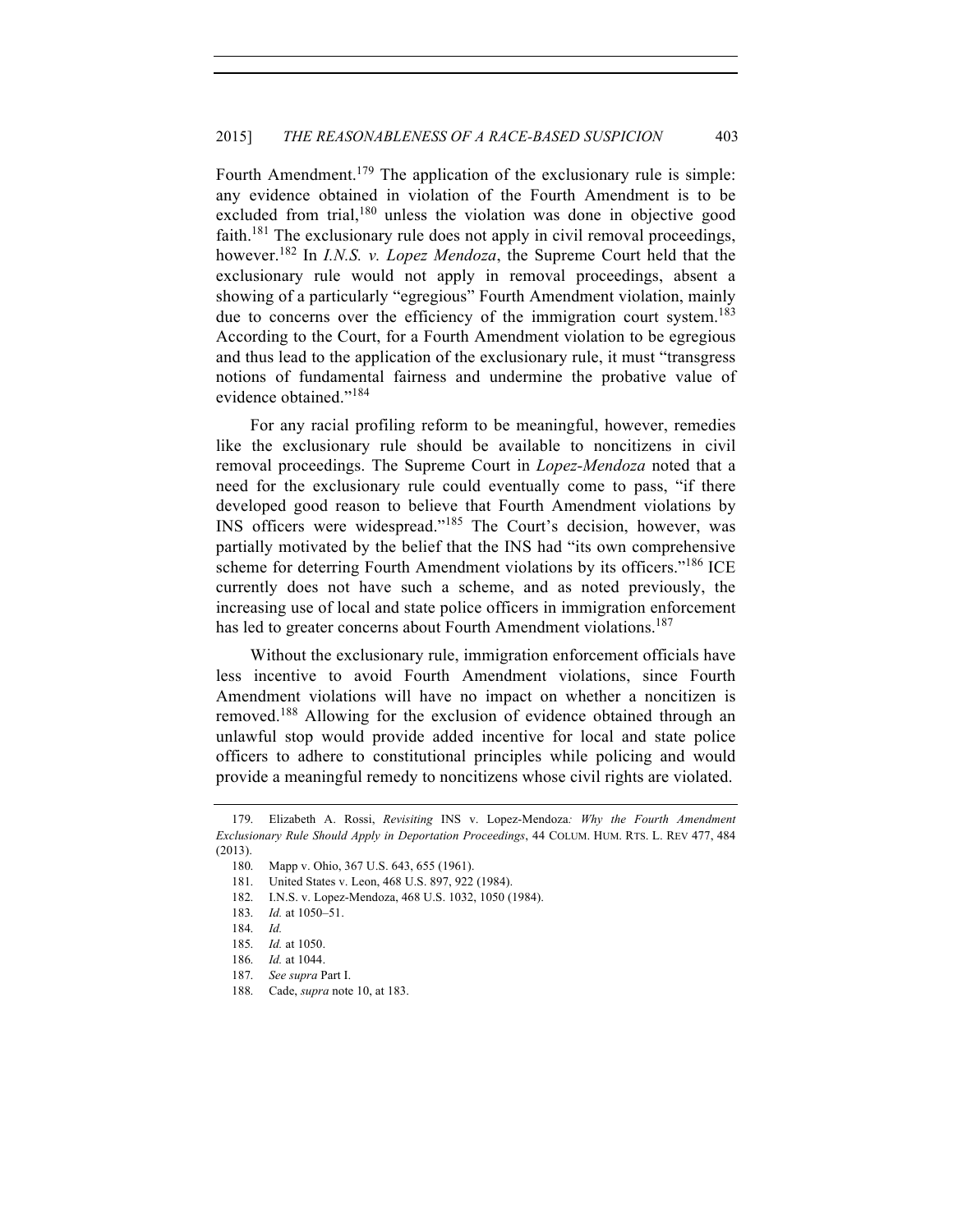To be sure, concerns about judicial economy and speedy trials still apply to the immigration court system. The question now is whether those concerns still outweigh noncitizens' Fourth Amendment interests, given recent reports of widespread racial profiling in immigration enforcement.<sup>189</sup> With current circuit splits on what constitutes an "egregious" violation of the Fourth Amendment, the Supreme Court could revisit the exclusionary rule's application in civil removal proceedings soon.<sup>190</sup>

b. Prosecutorial Discretion

In addition, the exercise of prosecutorial discretion $191$  by ICE would provide an arguably less disruptive method of remedying racial profiling, give teeth to soon-to-be updated racial profiling guidelines, and indicate that the government is truly serious about preventing profiling.

In 2011, ICE Director John Morton issued a memorandum (the "Morton Memo") detailing how ICE personnel, particularly ICE trial attorneys, could use prosecutorial discretion to administratively close or decline to prosecute certain noncitizens.192 The stated rationale behind the Morton Memo was to efficiently use the limited resources of the agency by focusing attention on the agency's highest priorities, "namely the promotion of national security, border security, public safety, and the integrity of the immigration system."<sup>193</sup> ICE officials subsequently released other advisories, detailing other circumstances in which prosecutorial discretion should be exercised in order to conserve the agency's resources.<sup>194</sup>

<sup>189.</sup> *See supra* Part I.

<sup>190.</sup> Rossi, *supra* note 179, at 504–25.

<sup>191.</sup> ICE officials, particularly ICE trial attorneys, exercise prosecutorial discretion by balancing the equities to determine whether a particular noncitizen is a person worth prosecuting. Shoba Sivaprasad Wadhi, *The Role of Prosecutorial Discretion in Immigration Law*, 9 CONN. PUB. INT. L.J. 243, 244 (2010).

<sup>192.</sup> Memorandum from John Morton, Dir., U.S. Immigration & Customs Enforcement, U.S. Dep't of Homeland Sec., to All Field Office Directors, All Special Agents in Charge & All Chief Counsel, U.S. Immigration & Customs Enforcement, U.S. Dep't of Homeland Sec., Exercising Prosecutorial Discretion Consistent with the Civil Immigration Enforcement Priorities of the Agency for the Apprehension, Detention, and Removal of Aliens (June 17, 2011), *available at* http://www.ice.gov/doclib/secure-communities/pdf/prosecutorial-discretion-memo.pdf.

<sup>193.</sup> *Id.* at 2.

<sup>194.</sup> *E.g.*, Memorandum from John Morton, Dir., U.S. Immigration & Customs Enforcement, U.S. Dep't of Homeland Sec., to All Field Office Directors, et al., U.S. Immigration & Customs Enforcement, Dep't of Homeland Sec., Prosecutorial Discretion: Certain Victims, Witnesses, and Plaintiffs (June 17, 2011), *available at* https://www.ice.gov/doclib/secure-communities/pdf/domesticviolence.pdf; Memorandum from Peter S. Vincent, Principal Legal Advisor, U.S. Immigration & Customs Enforcement, U.S. Dep't of Homeland Sec., to All Chief Counsel, Office of the Principal Legal Advisor, U.S. Immigration & Customs Enforcement, U.S. Dep't of Homeland Sec. (Nov. 17,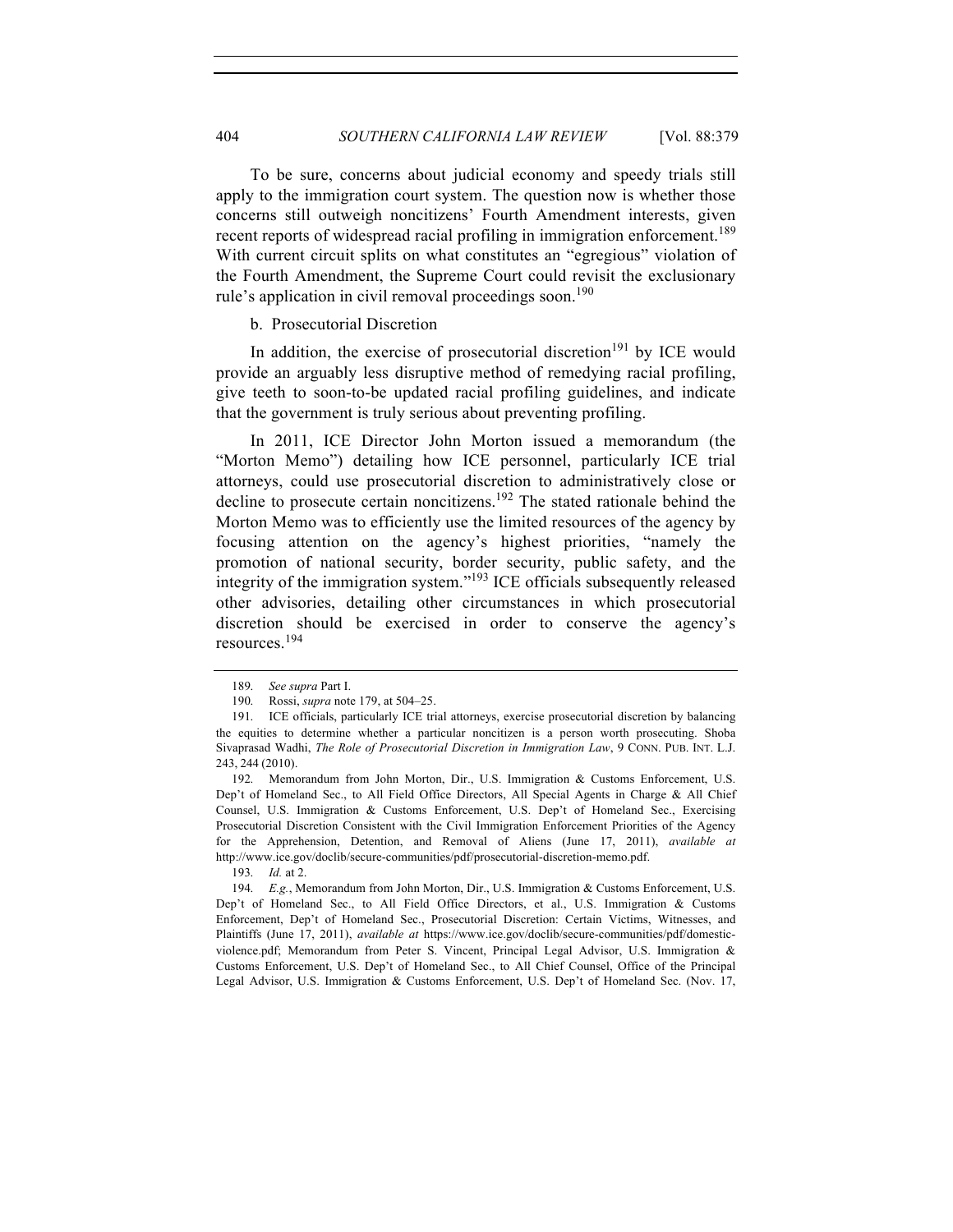While none of the memos specifically mention Fourth Amendment violations as warranting an exercise of prosecutorial discretion,<sup>195</sup> ICE trial attorneys in Charlotte, North Carolina have reportedly exercised discretion in dozens of cases, after reports surfaced that the Almance County Sheriff's Office was engaging in pervasive discriminatory policing against Latinos.<sup>196</sup> Not only have ICE trial attorneys exercised favorable discretion in cases they normally would have prosecuted, but they have also done so in cases in which the noncitizen was unrepresented and in which reopening the case to revoke the removal order was necessary.<sup>197</sup> Thus, although there is so far only one instance of the favorable exercise of discretion for Fourth Amendment violations, prosecutorial discretion is one way of remedying the violation of noncitizens' constitutional rights due to racial profiling.<sup>198</sup>

### 2. Probable Cause Instead of Reasonable Suspicion

Some commentators have also suggested that replacing the reasonable suspicion standard with the probable cause standard would cause officers to act with more restraint before engaging in racial profiling.<sup>199</sup> "Probable cause is a tougher standard than reasonable suspicion" because it "require[s] officers to gather more information and to observe more unambiguous behavior before seizing individuals."<sup>200</sup> Requiring probable cause of officers to justify a stop could also increase the accuracy of their stops, thus increasing overall efficiency.<sup>201</sup>

In one sense, probable cause probably should be the governing standard in the context of immigration enforcement. The violation of federal immigration law by continuous, unlawful presence is an ongoing crime, and probable cause is the governing standard for "completed or ongoing crimes."<sup>202</sup> The reasonable suspicion standard, in contrast, typically encompasses "imminent criminal activity,"<sup>203</sup> which does not include immigration violations.

<sup>2011),</sup> *available at* http://www.aila.org/content/default.aspx?docid=37680.

<sup>195.</sup> *See* sources cited *supra* notes 192, 194.

<sup>196.</sup> Cade, *supra* note 10, at 185.

<sup>197.</sup> *Id.*

<sup>198.</sup> *Id.*

<sup>199.</sup> Richardson, *supra* note 92, at 2075–77. *See also* David A. Harris, *Frisking Every Suspect: The Withering of* Terry, 28 U.C. DAVIS L. REV*.* 1, 3–6 (1994); Tracey Maclin, *The Decline of the Right of Locomotion: The Fourth Amendment on the Streets*, 75 CORNELL L. REV. 1258, 1332–33 (1990).

<sup>200.</sup> Richardson, *supra* note 92, at 2075–76.

<sup>201.</sup> *Id.* at 2076.

<sup>202.</sup> Johnson, *supra* note 57, at 216.

<sup>203.</sup> *Id.*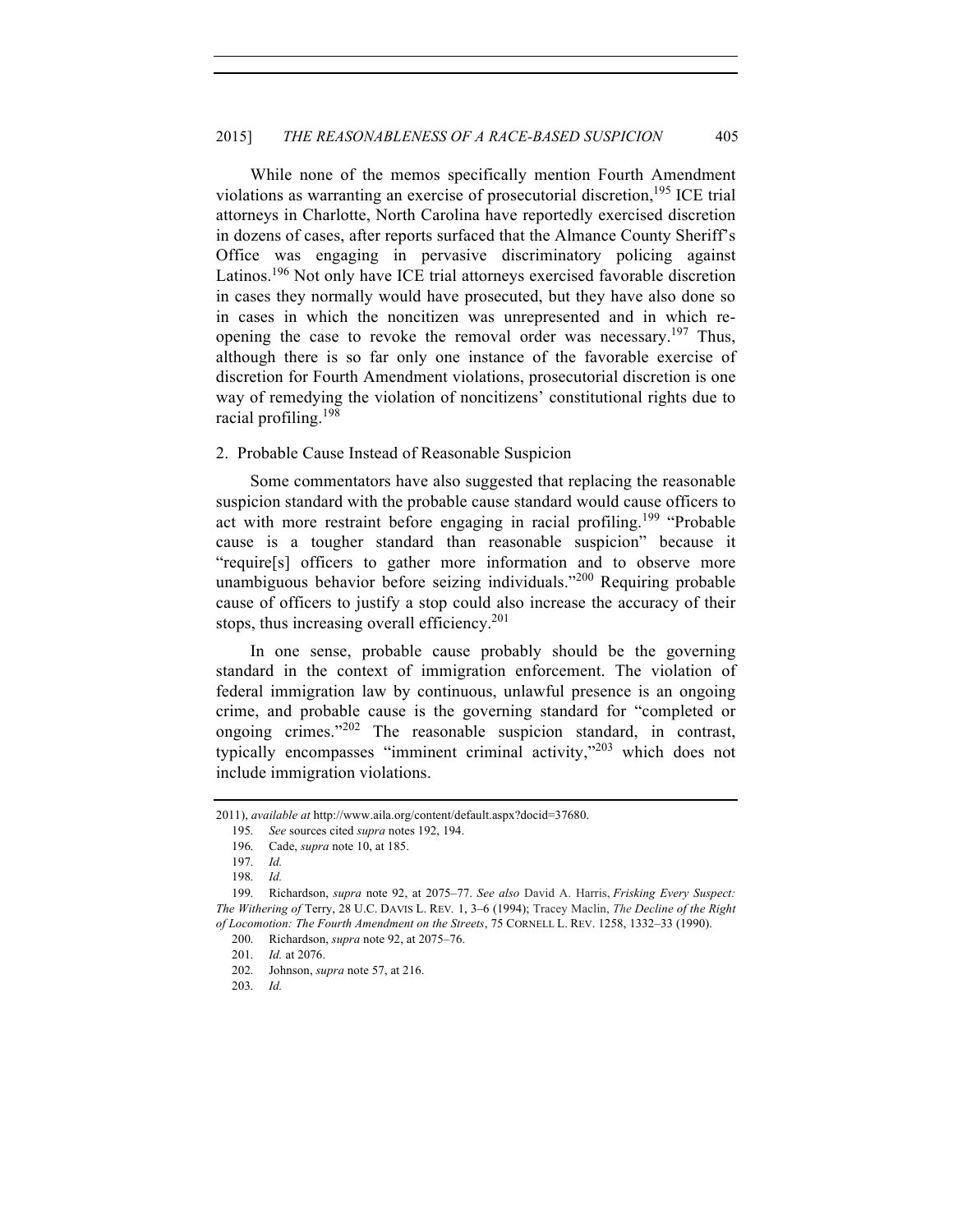Furthermore, the unique nature of immigration policing strengthens the argument that probable cause should be the governing standard. Immigration policing is distinct from policing in the criminal context, where officers may look for furtive movements, bulging clothing, or other behavior indicative of criminal activity.<sup>204</sup> In the immigration context, there is little to suggest to enforcement officers that any given individual is undocumented, especially when the distance from the U.S. border is increased. Thus, because officers have fewer factors to rely upon when assessing the "undocumentedness" of any given individual, they may be more likely to rely on other, less reasonable factors, like race.

Requiring that officers have probable cause instead of reasonable suspicion, however, would not come without several problems. First, courts are probably unlikely to implement such an approach.<sup>205</sup> In addition, courts could eventually dilute the probable cause standard, such that it would become, in essence, a reasonable suspicion standard.<sup>206</sup> Finally, even if probable cause were the governing standard, such a change in doctrine would not guarantee the removal of racial stereotypes in immigration enforcement.<sup>207</sup>

## B. TEXTUAL SUGGESTIONS FOR STATUTES AND GUIDELINES

The inclusion of national origin as a protected category in the DOJ's 2014 racial profiling guidelines is a step in the right direction. As stated by Justice Brennan, "the line between discrimination based on 'ancestry or ethnic characteristics' and discrimination based on 'place or nation of ... origin is not a bright one .... Often ... the two are identical as a factual matter . . . ."<sup>208</sup>

National origin profiling is especially relevant to Latinos, since "Mexican appearance"—not brown skin—is generally the reason articulated by police officers as the factor that generated at least some reasonable suspicion.<sup>209</sup> Since the racial profiling provision in Congress's 2014 attempt at comprehensive immigration reform mirrors the DOJ's

<sup>204.</sup> *Id.* at 217.

<sup>205.</sup> Richardson, *supra* note 92, at 2076.

<sup>206.</sup> Maclin, *supra* note 199, at 1331–32.

<sup>207.</sup> Richardson, *supra* note 92, at 2075.

<sup>208.</sup> Saint Francis Coll. v. Al-Khazraji, 481 U.S. 604, 614 (1987) (Brennan J., concurring) (citations omitted). *See also* United States v. Martinez-Fuerte, 428 U.S. 543, 572 n.1 (1976) (Brennan, J., dissenting) ("That law in this country should tolerate use of one's ancestry as probative of possible criminal conduct is repugnant under any circumstances.").

<sup>209.</sup> *See* United States v. Brignoni-Ponce, 422 U.S. 873, 878 (1975) (permitting the use of "Mexican appearance" as a factor in generating a reasonable suspicion for an immigration stop).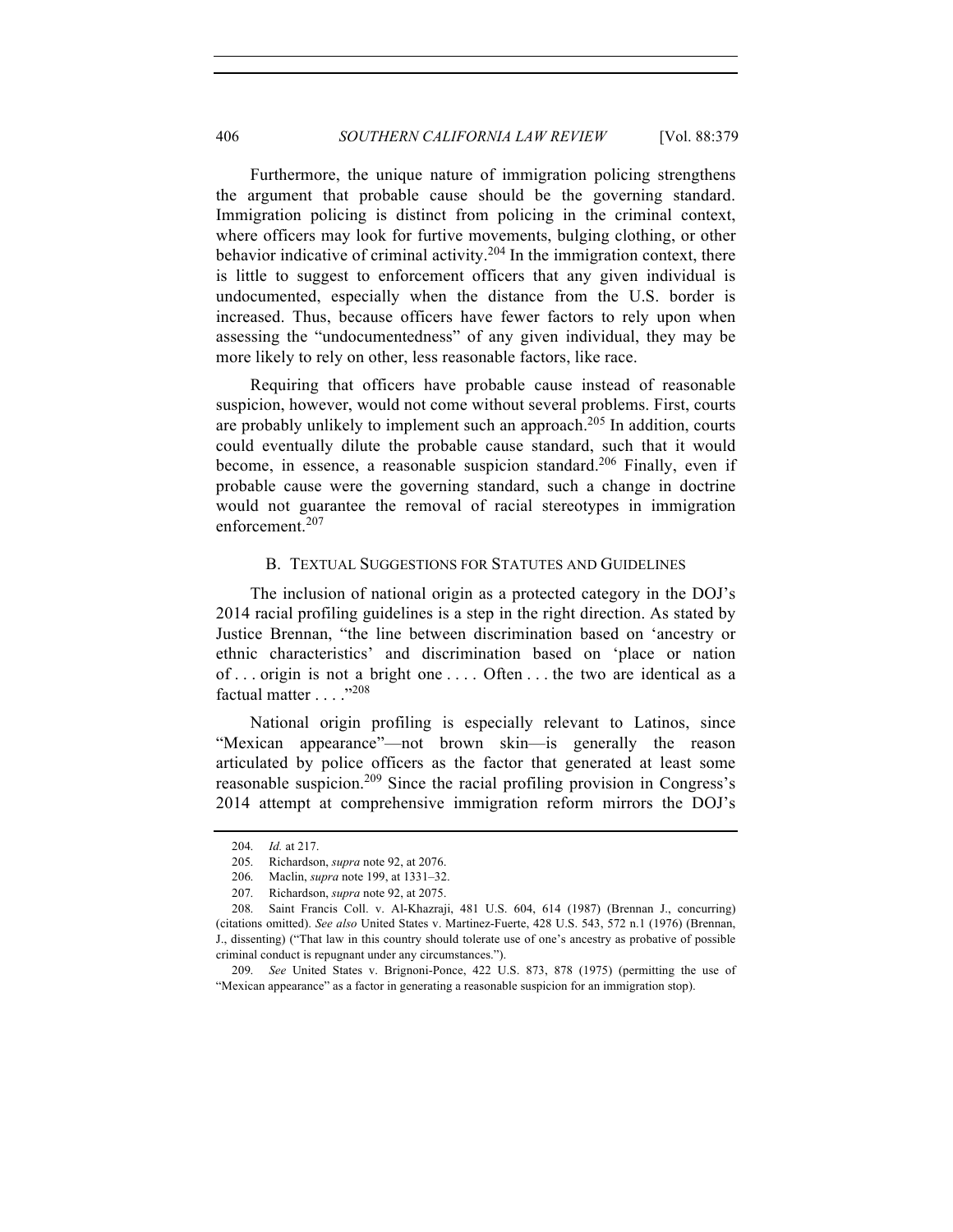2003 guidelines, it stands to reason that any future attempts at immigration reform will employ the DOJ's 2014 guidelines, which include national origin. Without such an update, the unreasonable use of race as a factor in immigration enforcement will be allowed to continue.

Even more important than the inclusion of national origin as a protected category is the extent to which officers are permitted to use race as a factor in special circumstances. Under Congress's 2014 attempt at comprehensive immigration reform, officers were afforded an expansive exception to use race in "preventing threats to national security . . . or in enforcing laws protecting the integrity of the Nation's borders."<sup>210</sup> Officers are afforded similar discretion under the DOJ's  $2014$  guidelines.<sup>211</sup> Thus, even with an extremely inclusive definition of racial profiling, using this language, race could still be permissibly used as a "predictor" of criminality or undocumented status.

Such an exception is problematic because national security is commonly defined as not only national defense, but also the economic interests of the United States.<sup>212</sup> As such, without promulgating regulations that define the contexts in which the use of race—or national origin—in immigration enforcement would be permissible, Congress would vest ICE with immense discretion in deciding how, when, and where race would be relevant to protecting "national security."<sup>213</sup> One could envision a scenario in which simply removing undocumented immigrants would prevent threats to our nation's economic security, since undocumented immigrants are often seen as drain on the United States economy.<sup>214</sup>

In sum, the DOJ's 2014 guidelines are a good first step. However, the exception allowing race to be used in the "national security" context suggests that some still believe race to be relevant to predicting undocumented status, a conclusion the statistics simply do not support.<sup>215</sup>

<sup>210.</sup> S. 744, 113th Cong. § 3305 (2013); H.R. 15, 113th Cong. § 3305 (2013).

<sup>211.</sup> 2014 DOJ GUIDANCE, *supra* note 15.

<sup>212.</sup> 8 U.S.C. § 1189(d)(2) (2012).

<sup>213.</sup> Abby Sullivan, Note, *On Thin ICE: Cracking Down on the Racial Profiling of Immigrants and Implementing a Compassionate Enforcement Policy*, 6 HASTINGS RACE & POVERTY L.J. 101, 103 (2009).

<sup>214.</sup> *See supra* Part III.B.

<sup>215.</sup> *See supra* Part III.A.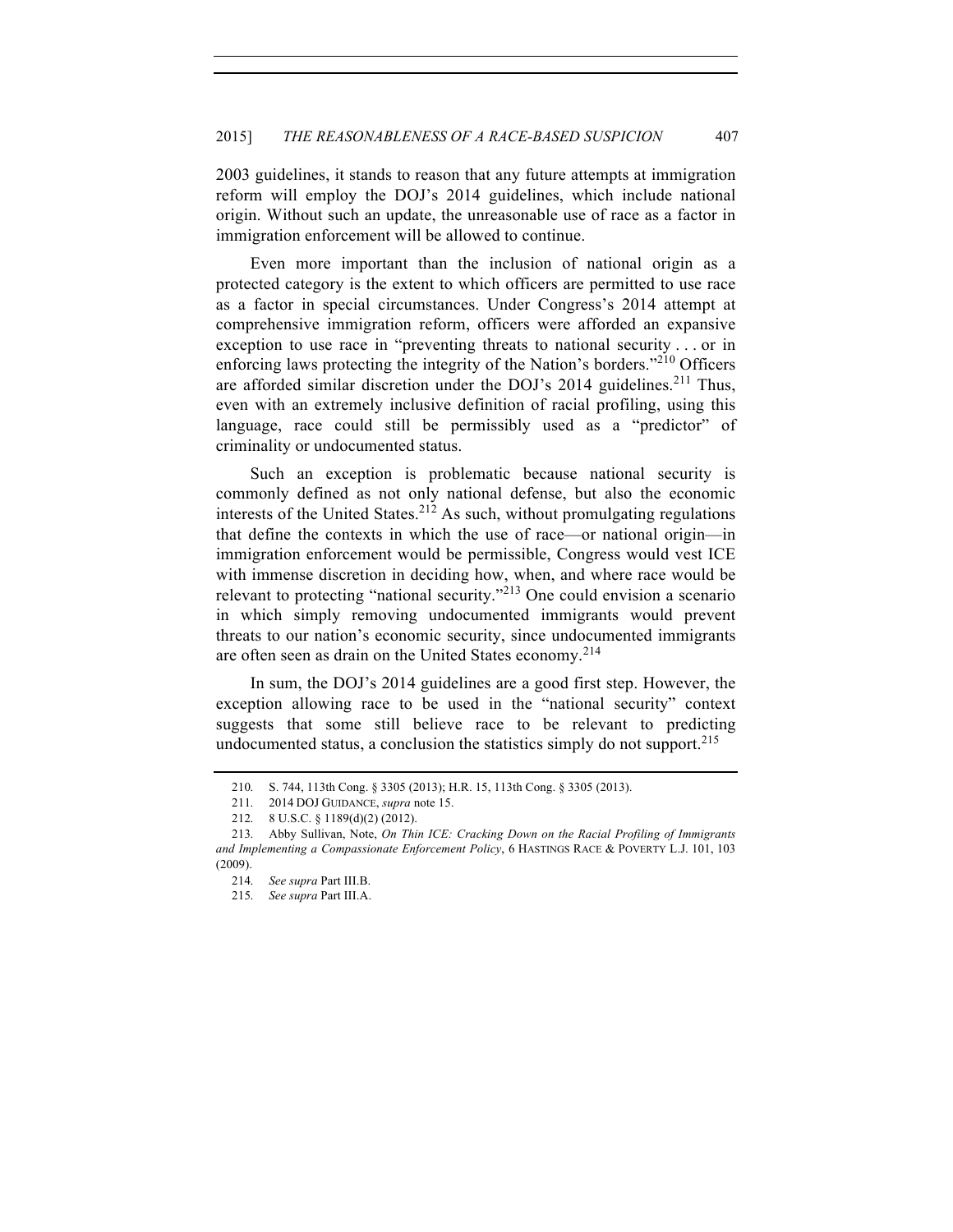# 408 *SOUTHERN CALIFORNIA LAW REVIEW* [Vol. 88:379

### C. STRUCTURAL RECOMMENDATIONS

# 1. Data Collection

That the DOJ's 2014 guidelines contain a provision that will require "[e]ach law enforcement agency . . . [to] begin tracking complaints made based on [the guidelines] $v^{216}$  suggests that the DOJ is well aware that a prohibition on racial profiling without concomitant data collection is largely meaningless. However, by not specifying data collection methods in its guidelines, the DOJ has failed to provide law enforcement agencies with any guidance as to what types of data it wants and how such data should be collected.<sup>217</sup>

Although there is currently no single, accepted methodology for gathering data of racial profiling, most states voluntarily collect data on racial profiling or have been required to do so by legislation.<sup>218</sup> Thus, ICE can study states' methodologies for an example of what does and does not work. One simple methodology that should be incorporated into any data collection effort is a comparison of the characteristics of the population the police come into contact with and the characteristics of the population as a whole. $219$ 

Data gathered using this approach would help pinpoint disproportionate enforcement early on, before police patterns are established. Simply tracking the race of those that are stopped, however, is not enough.<sup>220</sup> Data collection need also focus on hit rates—in other words, how often the stop of an individual of any given race led to an immigration arrest.<sup>221</sup> This approach would provide needed data regarding the effectiveness of racial profiling in immigration enforcement.<sup>222</sup> Moreover, because local and state officers are increasingly involved in immigration enforcement, data could also be collected using officer-specific data. $^{223}$ Using this approach, the government would compare data on stops and arrests of officers in similar situations—the same shift, the same

<sup>216.</sup> 2014 DOJ GUIDANCE, *supra* note 15.

<sup>217.</sup> *Id.*

<sup>218.</sup> JESSICA SAUNDERS, RAND CORP., LIMITING THE POTENTIAL FOR RACIAL PROFILING IN STATE AND LOCAL POLICE ENFORCEMENT OF IMMIGRATION LAWS 7 (2013), *available at* http://www.rand.org/content/dam/rand/pubs/perspectives/PE100/PE104/RAND\_PE104.pdf.

<sup>219.</sup> *Id.* at 4.

<sup>220.</sup> Harcourt, *supra* note 178, at 1281.

<sup>221.</sup> *Id.* at 1317.

<sup>222.</sup> Many commentators, however, argue that focusing on hit rate alone is not enough for data collection. *Id.* at 1316–18. A statistical discussion of which data points should be measured is, however, outside the scope of this Note.

<sup>223.</sup> SAUNDERS, *supra* note 218, at 4.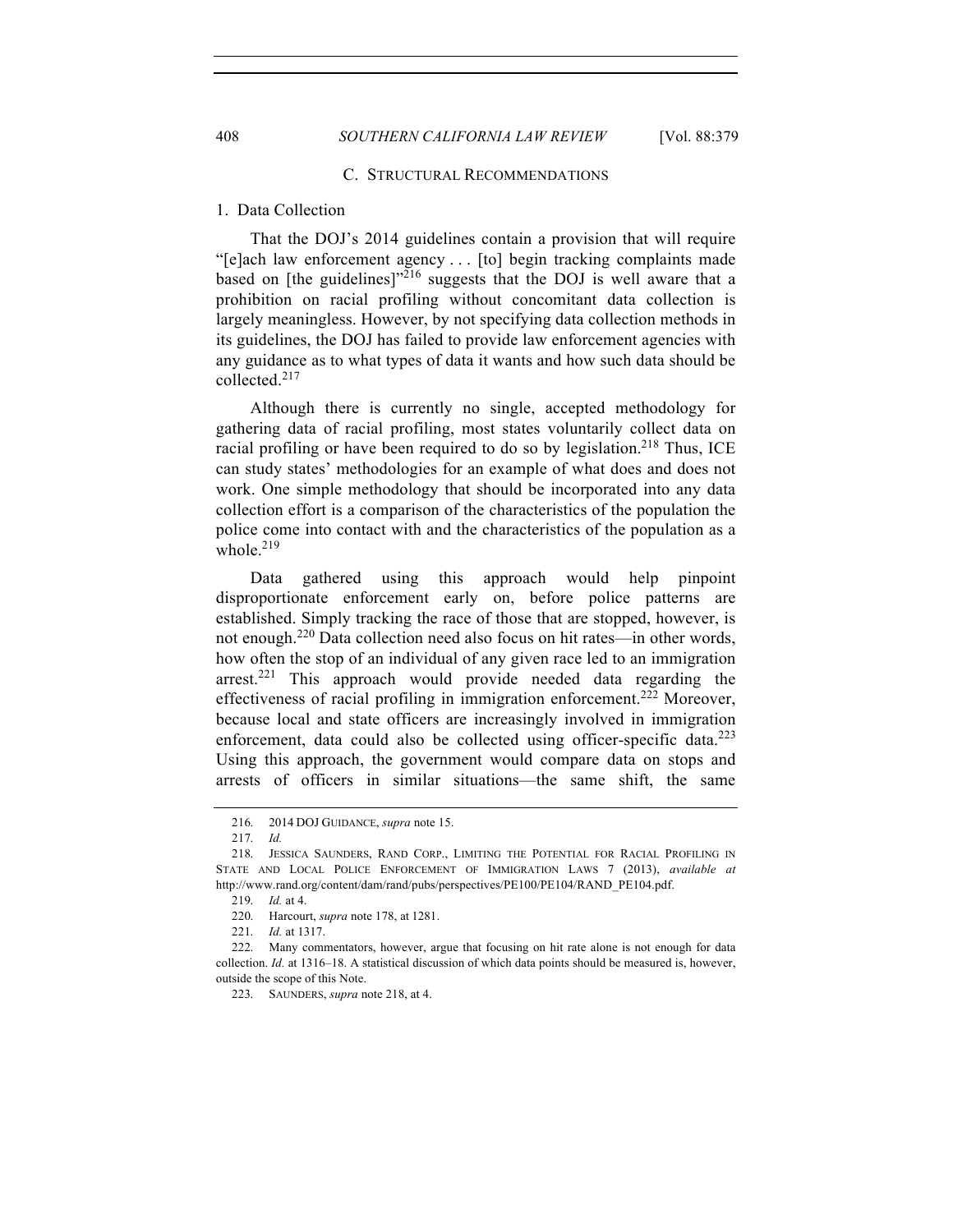neighborhood, or the same type of tasks.<sup>224</sup> Any data gathered by ICE must be publically disclosed.<sup>225</sup> Without disclosure, many of the benefits of gathering data will not be realized.226

Data collection is a complex and difficult task and officers are often resistant to reporting detailed information about every stop.<sup>227</sup> Many officers see the additional data collection requirements as burdensome and distracting from their duties.<sup>228</sup> Thus, much of the data may fail to be instructive due to piecemeal collection.<sup>229</sup> At least one commentator has acknowledged that self-reported data from law enforcement agencies should not be seen as complete or as an "unbiased reflection of reality."<sup>230</sup> Law enforcement agencies know that any data that is gathered is used to assess their efforts, and are thus provided with an incentive to paint the rosiest picture possible.<sup>231</sup> As such, police may fail to report cases that make them look bad, while over-reporting any cases that make them look good.<sup>232</sup> Despite these problems, the benefits of gathering data on racial profiling certainly outweigh the costs.<sup>233</sup>

There are many benefits to collecting data on racial profiling in immigration enforcement. For one, collected data would not only reveal discriminatory police practices, but would also help ascertain whether certain police activities are productive.<sup>234</sup> Data collection also helps raise public consciousness about the issues, leading to increased public dialogue, potential changes, and accountability for officers.<sup>235</sup> When the public is aware that instances of profiling are more than just anecdotal, but systemic, it is more likely to seek change.<sup>236</sup> In addition, data collection builds trust between agencies and the communities they serve.<sup>237</sup> Given that police-

231. *Id.*

232. *Id.*

233. *Id.* at 751.

236. *Id.*

<sup>224.</sup> *Id.* at 10. For additional ideas about data collection, see generally *id.*

<sup>225.</sup> Brandon Garrett, *Remedying Racial Profiling*, 33 COLUM. HUM. RTS. L. REV. 41, 117 (2001). 226. *Id.*

<sup>227.</sup> Saren Stiegel, *Racial Profiling and Wisconsin's Mandatory Data Collection . . . Who's the Victim?,* 16 LOY. PUB. INT. L. REP. 89, 91 (2011).

<sup>228.</sup> Garrett, *supra* note 225, at 123.

<sup>229.</sup> *Id.* at 84.

<sup>230.</sup> Samuel R. Gross & Katherine Y. Barnes, *Road Work: Racial Profiling and Drug Interdiction on the Highway*, 101 MICH. L. REV. 651, 659 (2002).

<sup>234.</sup> RUSS LEACH, PUB. ENTITY RISK INST., RACIAL PROFILING: A POLICE MANAGER'S PERSPECTIVE 2–3 (2002), *available at* http://www.riskinstitute.org/peri/images/file/ RacialProfilingPERISymposiumPaper.pdf (last visited Jan. 9, 2015).

<sup>235.</sup> Garrett, *supra* note 225, at 82.

<sup>237.</sup> *See* Michael Cohen et al., *An Evaluation of Racial Profiling Data Collection and Training*,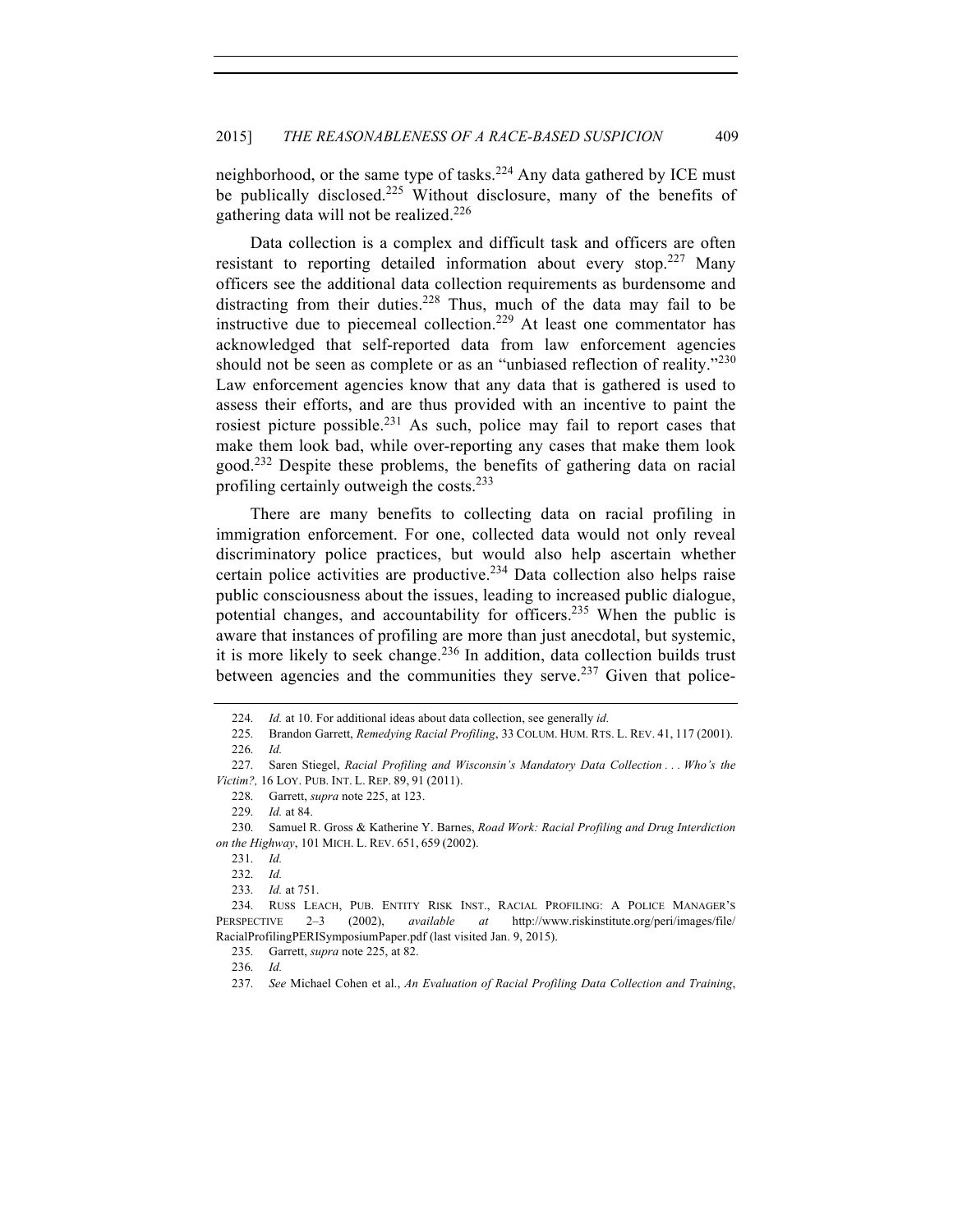community relations have been strained by the increased role of state and local police officers in immigration enforcement,<sup>238</sup> data collection could assuage some of those concerns. Moreover, data collection can help shape the training that law enforcement officers receive, providing points of emphasis for jurisdiction-specific training.<sup>239</sup>

2. Training of Federal, Local, and State Police Officers

Training of all officers involved in immigration enforcement is especially important because "Border Patrol officers may use racial stereotypes as a proxy for illegal conduct without being subjectively aware of doing so."<sup>240</sup> One of the difficulties regarding racial profiling is that much of it is motivated solely by stereotypes and biases.<sup>241</sup> Implicit biases can affect a police officer's perception in several different ways. First, the biases can lead officers to focus on Latinos because of their appearance.<sup>242</sup> Biases can also have an impact on an officer's evaluation of ambiguous behavior, "causing identical behavior to be interpreted different depending on the racial appearance of the person performing the act."<sup>243</sup>

If the DOJ is truly serious about prohibiting racial profiling, any enforcement officials involved in immigration enforcement should receive training about implicit biases as part of an initial training.<sup>244</sup> Trainings should teach officers about how implicit biases influence decision making "in ways that they are unaware of and largely unable to control."<sup>245</sup> After initial trainings, police department and government agencies should also provide for supplemental trainings, which could include special interest groups, community leaders, academics, and police officers.<sup>246</sup> With the participation of these different groups, other training programs could be developed.<sup>247</sup> These training programs could endeavor to explain to police

CAL. LEGIS. ANALYST'S OFF. (Aug. 27, 2002)*,* www.lao.ca.gov/2002/racial\_profiling/8-02\_racial\_profi ling.html (stating that data can be used to determine if a problem exists and how to solve it).

<sup>238.</sup> *See supra* Part III.B.

<sup>239.</sup> Cohen et al., *supra* note 237.

<sup>240.</sup> Gonzalez-Rivera v. I.N.S., 22 F.3d 1441, 1450 (9th Cir. 1994).

<sup>241.</sup> *See* Floyd Weatherspoon, *Ending Racial Profiling of African-Americans in the Selective Enforcement of Laws: In Search of Viable Remedies*, 65 U. PITT. L. REV. 721, 748 (2004) (arguing that law enforcement officers should be trained regarding "stereotypical biases").

<sup>242.</sup> *Id.*

<sup>243.</sup> Richardson, *supra* note 92, at 2044.

<sup>244.</sup> For a more in-depth discussion of how implicit biases affect policing and Fourth Amendment jurisprudence see *id.* (arguing for greater awareness of behavioral realism in Fourth Amendment jurisprudence and policing).

<sup>245.</sup> *Id.* at 2042.

<sup>246.</sup> LEACH, *supra* note 234, at 3.

<sup>247.</sup> *Id.*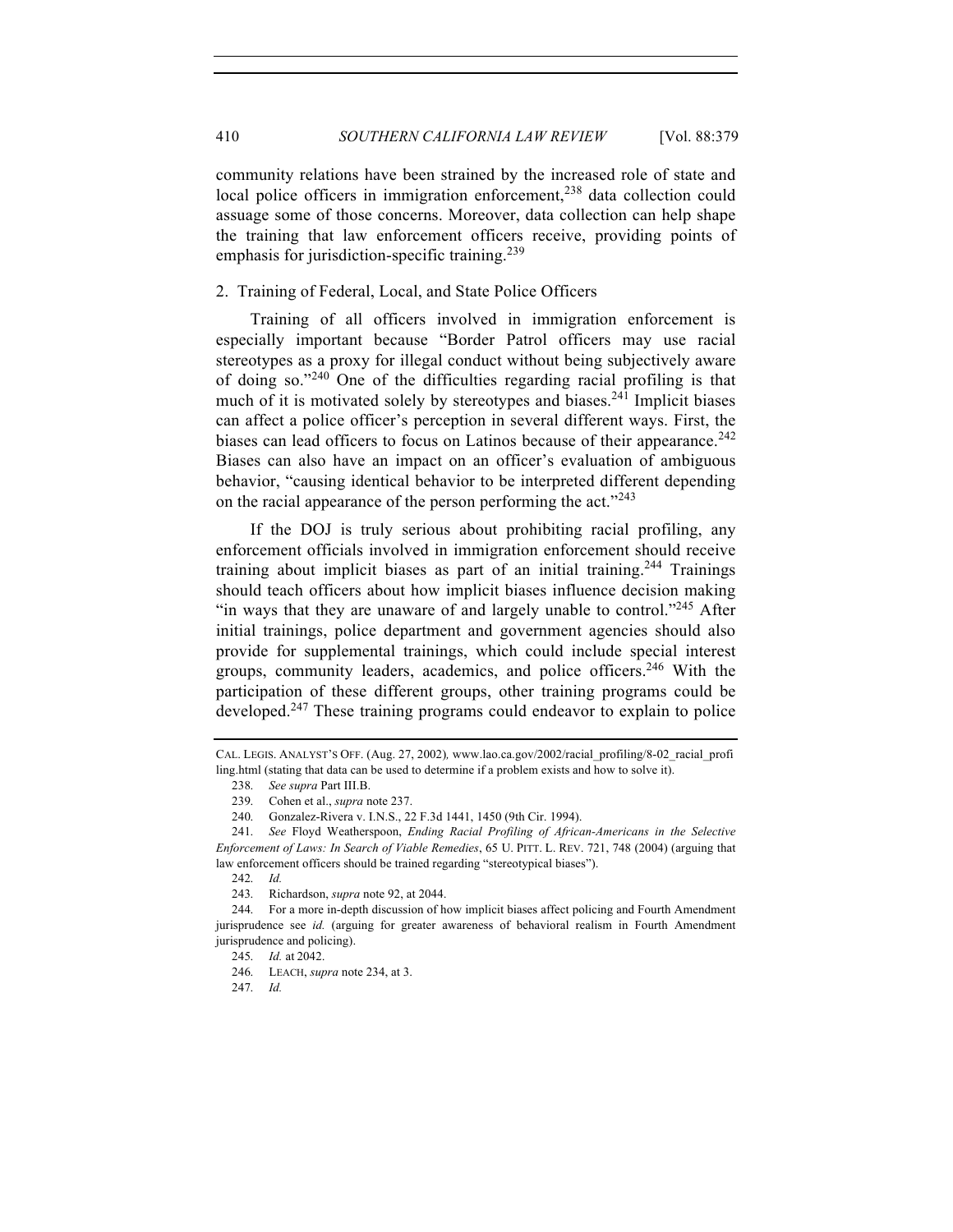officers the consequences of racial profiling in terms of costs to those who are profiled and possible civil litigation against local and state police departments.248 Many police departments appear to be attempting to implement similar types of training, although most have not extended them to the immigration context.<sup>249</sup>

Since the partial delegation of immigration enforcement to local and state governments, at least three county police departments have been investigated by the DOJ for discriminatory policing in the realm of immigration enforcement.<sup>250</sup> In one case, the Sheriff of a county was quoted as having said, "go out there and get me some of those taco eaters" and "bring me some Mexicans."<sup>251</sup> Such attitudes suggest that if the county did receive training, it either did not go into enough depth about permissive police practices or failed to provide officers with enough incentives to avoid discriminatory policing. With additional sensitivity and implicit bias training, awareness of issues like this could be significantly increased.

### V. CONCLUSION

Although racial profiling does not occupy center stage in the debate over immigration reform, it is an increasingly common phenomenon.<sup>252</sup> Given that racial profiling in immigration enforcement is permitted under current Supreme Court case  $law<sub>,253</sub>$  this should not come as much of a surprise. However, applying the Supreme Court's dictated formula for determining whether a police officer's suspicion is "reasonable" leads to the conclusion that using "Mexican appearance" as an indicator of undocumented status is no longer "reasonable." It does appear that steps are being taken to address some of these issues. Without a true understanding of why the ruling in *Brignoni-Ponce* is no longer reasonable, however, all the necessary steps will probably not be taken.

There are several doctrinal and practical ways to incentivize those

<sup>248.</sup> *Id.* at 4.

<sup>249.</sup> Bob Audette, *Training Programs Help Police Reduce Racial Profiling*, BRATTLEBORO REFORMER (July 1, 2013), http://www.reformer.com/ci\_23573134/rsquo-doing-work-rsquo-trainingprograms-help-police.

<sup>250.</sup> Cade, *supra* note 10, at 181–82.

<sup>251.</sup> *Id.* at 181.

<sup>252.</sup> *See* WARREN INSTITUTE REPORT, *supra* note 12, at 2 (summarizing statistical findings about the increase in racial profiling against Latinos since the inception of the Secure Communities program); Cox & Miles, *supra* note 12, at 135 (laying out statistical evidence suggestive of racial profiling in immigration enforcement).

<sup>253.</sup> Johnson, *supra* note 39, at 1077.